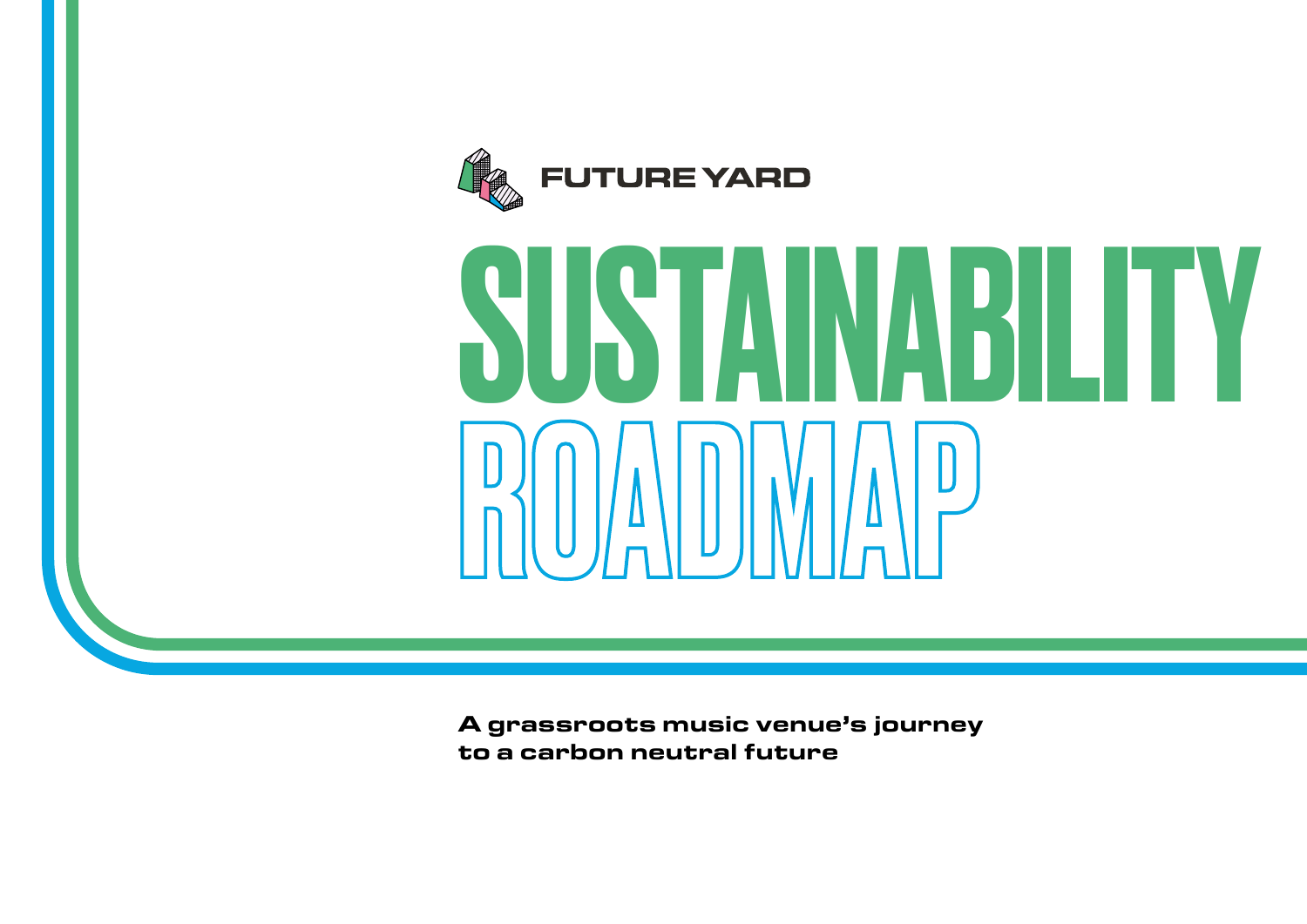

**Future Yard was established to reimagine the role of a live music venue, to find new ways of bringing about profound social and cultural change in Birkenhead, utilising the power of music to bring about these changes. Through our training programmes, artist development work, community activities and inclusive programming, we've started along this road. But, if we are to achieve true change, we must tackle the great challenge of our times: the climate emergency.** 

Our venue is run by Future Yard CIC (Community Interest Company) – a non-profit focused on delivering Future Yard's vision. We operate on a 'triple bottom line', judging success across our social and environmental impact, as well as financial. At the outset, we committed to embracing the challenge of operating as sustainably as possible and set the long-term goal of becoming the first carbon-neutral grassroots music venue in the region and one of the first in the UK.

We have been working in partnership with Liverpool John Moores University's Low Carbon Eco-Innovatory to shape the longterm design of our building, understand our energy consumption and develop a range of policies to ensure we operate as sustainably as possible.

The live music industry has an acute sustainability problem. We are committed to ensuring that we create a place that has a net positive environmental impact, one that fundamentally takes carbon out of the atmosphere and plastic out of our oceans, not one that adds to the problem.

This roadmap sets the course for our sustainability journey. Each year we will track our progress against it and seek to improve as we go. I would like to thank Nathalie, Ariel, Simon, Nick and Cameron for their passion and dedication in bringing it to fruition.

The future is (a green) Birkenhead.

**Craig G Pennington**  (Future Yard Co-Founder) WE ARE **COMMITTED** TO ENSURING THAT WE CREATE A PLACE THAT HAS A NET POSITIVE **ENVIRONMENTAL** IMPACT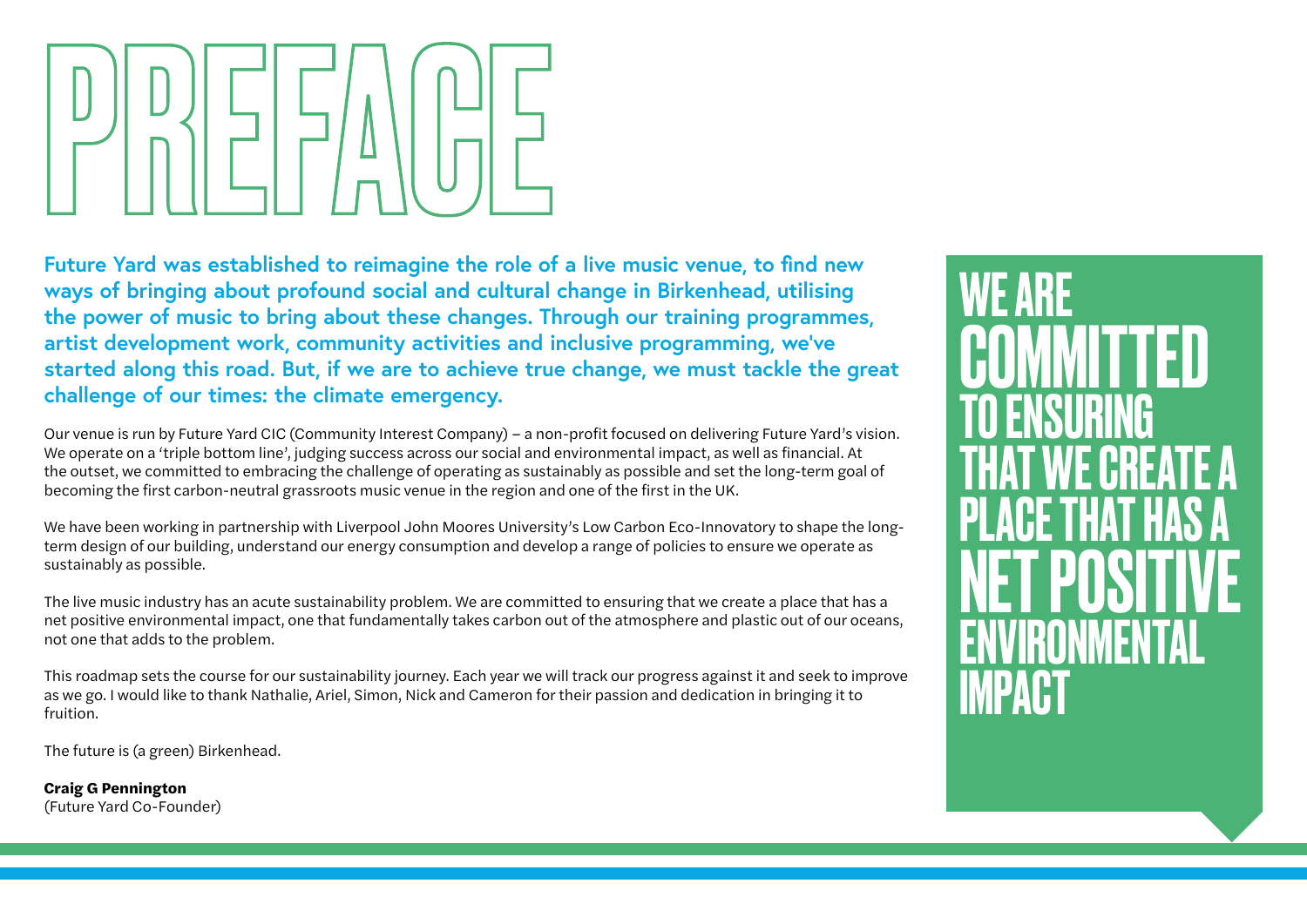# FUTURE YARD

Future Yard is a new multi-use venue space situated on Argyle Street, in the heart of Birkenhead. Opened in 2020 on the site of a former nightclub, the threefloor building comprises a 300-capacity music venue, bar/coffee shop and kitchen on the ground floor, with artist rehearsal studios in the basement. An adjoining outdoor garden space at ground floor level has a further performance area, a bar and DJ booth, with the majority given over to outdoor seating. The first floor space is due to be developed as part of a major phase of work in 2022/23, adding further artist studios, office/ workshop space and facilities for the local community.

The building's location in the town and the wider Liverpool City Region is key. Future Yard is the only touring live music venue in Birkenhead, a town with a population of 90,000 that was once well served by venues and theatres. We have good public transport links – there are three train stations, two bus stations and the cross-river ferry service nearby – meaning Future Yard is accessible to people right across Wirral and also Liverpool and Chester.



### LOW CARBON ECO-INNOVATORY

Low Carbon Eco-Innovatory is a unique partnership between Liverpool John Moores University, University of Liverpool and Lancaster University, and is part-funded through the European Regional Development Fund (ERDF).

LCEI creates innovative low carbon goods, processes and services, developed through collaborative partnerships between local companies in the Liverpool City Region. LCEI works with organisations to identify opportunities for low carbon development which will ultimately bring about economic and environmental benefits to businesses and the wider community.







### SHIFT LIVERPOOL AND MUSIC **DECLARES EMERGENCY**

Future Yard has pledged its commitment to sustainability and limiting the impacts on the environment to both Shift Liverpool and Music Declares Emergency.

Shift Liverpool is a sustainability network for cultural organisations in the Liverpool City Region, that brings them together to collaboratively respond to the challenges of the changing climate and the regional and national goals of becoming carbon neutral.

Music Declares Emergency is a collective of artists, music industry professionals and organisations that stand together to declare an ecological emergency and call for immediate governmental response to protect all life on this planet. They believe in the power of music to promote the cultural change needed to create a better future.

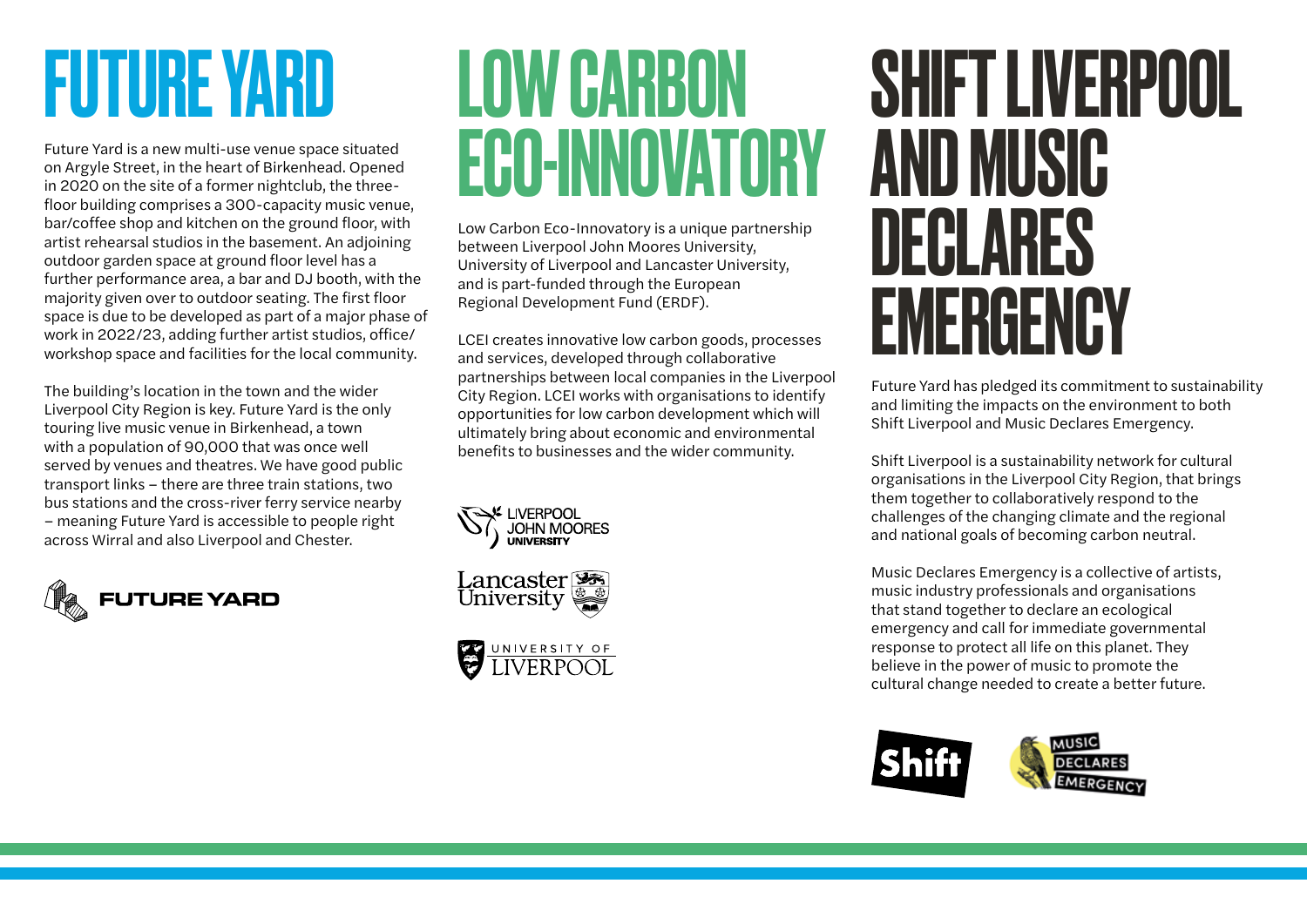# INTRODUCTION

**Welcome to Future Yard CIC's Sustainability Roadmap. Through this document we would like to share how we, as a grassroots music venue, try to limit our negative impact on the environment, and how we will implement action for positive impacts instead.**

There are entire books written about the history of climate change and what exactly is happening to the planet. This couldn't possibly be summarised in an introduction, but here are a few key ideas to get us started.

Over the years, the earth has gone through different climates. The past 11,500 years have been very stable, but in the last century a lot of change has been noticed. Scientists have linked this change to the increasing use of fossil fuels and the industrial revolution. So, what is wrong with fossil fuels?

Coal, natural gas and petroleum are a few examples of fossil fuels. They are hydrocarbon-containing materials that have formed under the surface of the earth from the remains of flora and fauna. Humans extract these through ways which in themselves are harmful to the environment, such as fracking and oil drilling. After that, fossil fuels are used for many different purposes. If you burn them, they release energy, for example to heat water in a gas boiler or to make the engine of a vehicle run. The burning of fossil fuels releases carbon dioxide into the atmosphere. This then gives a greenhouse

effect – hence the term 'greenhouse gases'. This means that the atmosphere retains more heat than it should, therefore heating up the earth and causing climate change.

Some might ask: 'What's wrong with a temperature rise? I quite like warmer climates.' Well, the planet contains many ecosystems depending on location and climate. Certain plants and animals live in certain places because of their circumstances. If those are disrupted, it changes everything. Water expands when it gets warmer, which causes the sea level to rise. As certain habitats change, it's more difficult for the species living in them to survive. Think of polar bears on melting ice caps.

Another greenhouse gas is methane. It accounts for around 16% of the greenhouse gases in the atmosphere, but it is 25 times stronger than carbon dioxide. A large part of this gas being released comes from animal agriculture. This gas forms in the stomachs of cattle, sheep and deer during digestion and is released through belching… yes, burps. This is not animal agriculture's only contribution to climate change. Another big one is that we are running out of land for agriculture, due



### " I WANT YOU TO ACT AS IF THE  $|||\psi||_2^2||\psi||_2^2$

Greta Thunberg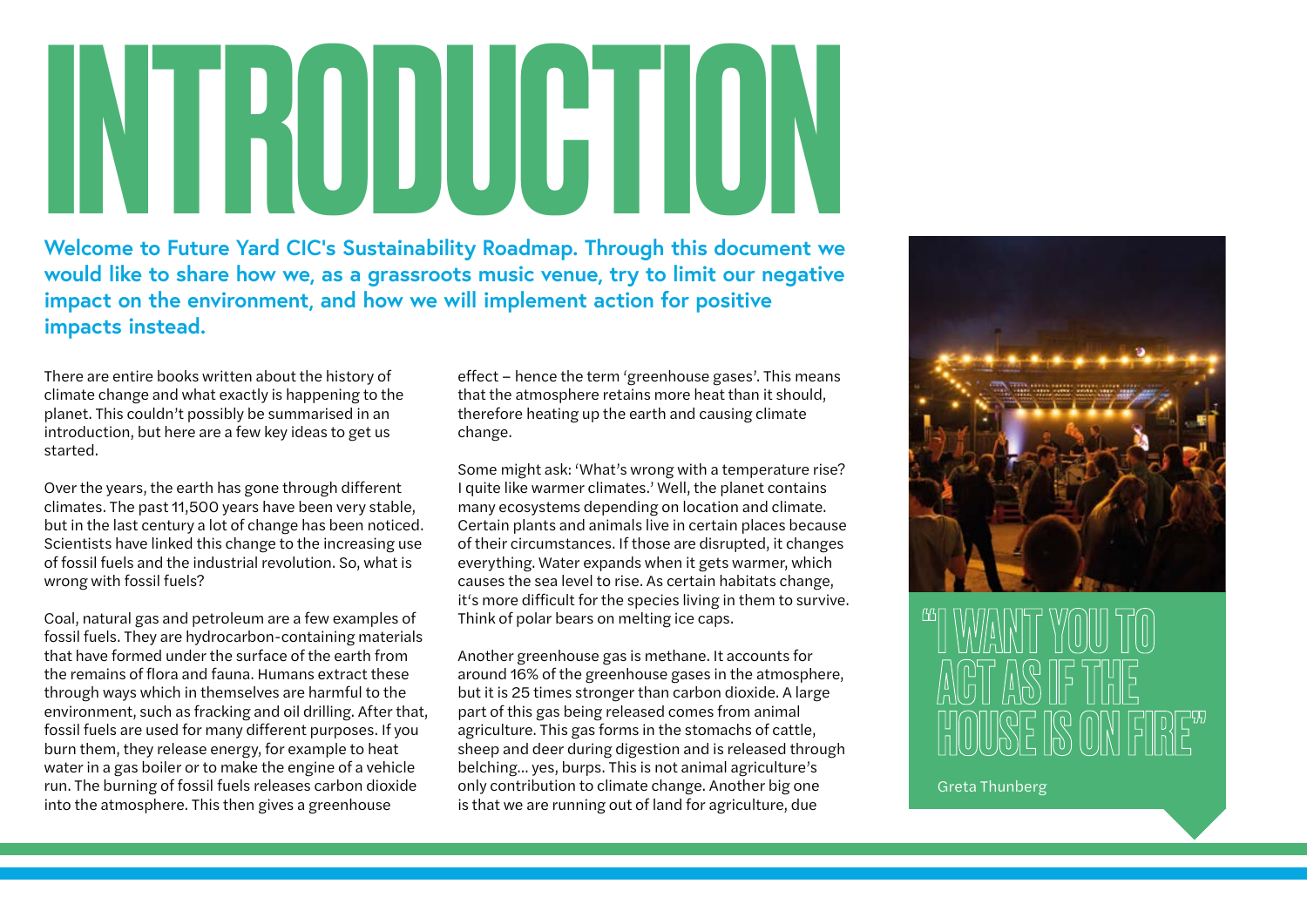to the growth of the population and the need for more living and growing space. To make space for agriculture, forests are being cut down. This is bad, because trees actually absorb and store carbon from the atmosphere.

So, we don't want to cut down any more forests or trees to make space for agriculture; why is animal agriculture specifically being targeted? Well, to raise the animals that are used for the meat and dairy industries, you don't just need the land that the animals live on. You also need the land for growing the crops to feed the animals. And the average farm animal converts just 10% of the calories it eats into dairy and meat foods. This means that for every serving of a meat or dairy product, there could have been multiple servings of plant-based products, as the land could have been used far more efficiently.

Another factor to point out is the wellness of the oceans, which are also a big carbon sink. Carbon is filtered down from the surface and stored in the deep sea. Ocean plants like seagrass also absorb and store carbon. However, there are many factors that are disrupting the ecosystems in the oceans: the heating of the planet is causing ocean temperatures to rise, which is harming coral reefs; the extensive fishing industry is destroying ecosystems through bottom trawling, plastic pollution by discarding fishnets, and pushing both fish and mammal species to the brink of extinction through overfishing and bycatch.

What all of these problems have in common is that they are human-made. We started this, now we need to stop this. We want to stress that we are in a CLIMATE CRISIS – and like Greta Thunberg said, "I want you to act as if the house is on fire". We are already seeing devastating effects of climate change – it is not something of the future. Look at the recent floods in the Netherlands, Belgium and Germany, the constant record breaking temperatures, epidemics linked to animal agriculture, people dying from air pollution. The list goes on. It's not something we are solving for future generations, it's something we need to solve for us, now.

#### **Nathalie Candel**

(Future Yard Sustainability Manager)

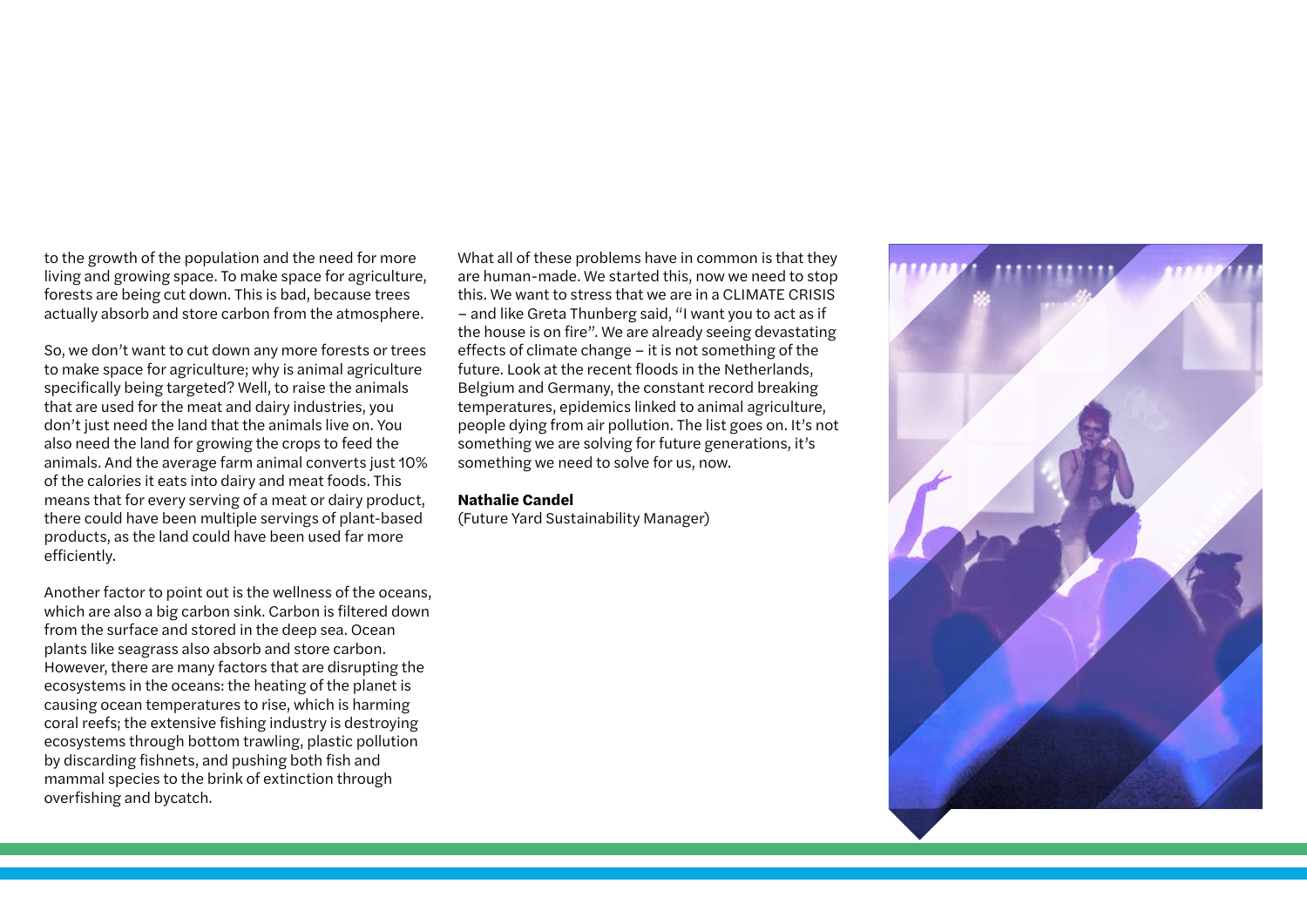### WHAT IS SUSTAINABILITY AND LIVE MUSIC'S UNIQUE CHALLENGE?

Sustainability is a broad term that can mean different things to different people depending on where you live, your sphere of influence and your own personal circumstances. Here is one useful definition: sustainability is "meeting the needs of the present without compromising the ability of future generations to meet their own needs". This is helpful as it shows us that there is no one solution, rather that we need to be conscious of our actions today and appreciate our own individual circumstances and how this may affect future generations.

Traditionally, sustainability has been described as balancing three core pillars: economic, environmental and social. There is a tendency to focus on the environment when we discuss sustainability, but acknowledging our economic, social and cultural impact is just as important.

#### **So, what does this mean for us at Future Yard?**

Firstly, we appreciate that operating our venue has an environmental impact, from powering the lights and PA systems to serving food from our kitchen. All of these activities create carbon emissions which have a negative impact on the environment. However, as a CIC, we are generating these carbon emissions with a purpose: we are promoting the incredible life-changing power

of music; we are showcasing young and local artists; we are providing music industry training and skills to local young people; we are mentoring local artists to grow their careers; we are employing a large team of music enthusiasts, and investing in a vibrant future in Birkenhead.

#### **At Future Yard we are doing our best to limit and reduce our carbon emissions where possible, with the long-term commitment to become the region's first carbon neutral grassroots music venue.**

We have partnered with the Low Carbon Eco-Innovatory at Liverpool John Moores University (LJMU) to calculate carbon emissions from all of our activities and have developed this bespoke Sustainability Roadmap to ensure that we operate in an environmentally friendly, socially responsible and economically sustainable way.

The live music sector also brings a few unusual carbon challenges that other industries might not have to deal with on a day-to-day basis. It takes a lot of electricity to power a live show, including the sound system and lighting, and sometimes also projections or video. During a show, lots of audience members will buy drinks and food, that each are packaged in a certain way and have travelled some distance to be sold from the bar. As a music venue, both the performing artists as well as fans can travel considerable distances to get to us for a show. Please read on to find out what our carbon footprint consists of and what we are doing to reduce it.

Sustainability is "MEETING THE NEEDS OF THE **PRESENT WITHOUT** COMPROMISING THE ABII OF FUTURE GENERATI TO MEET THEIR OWN NEEDS"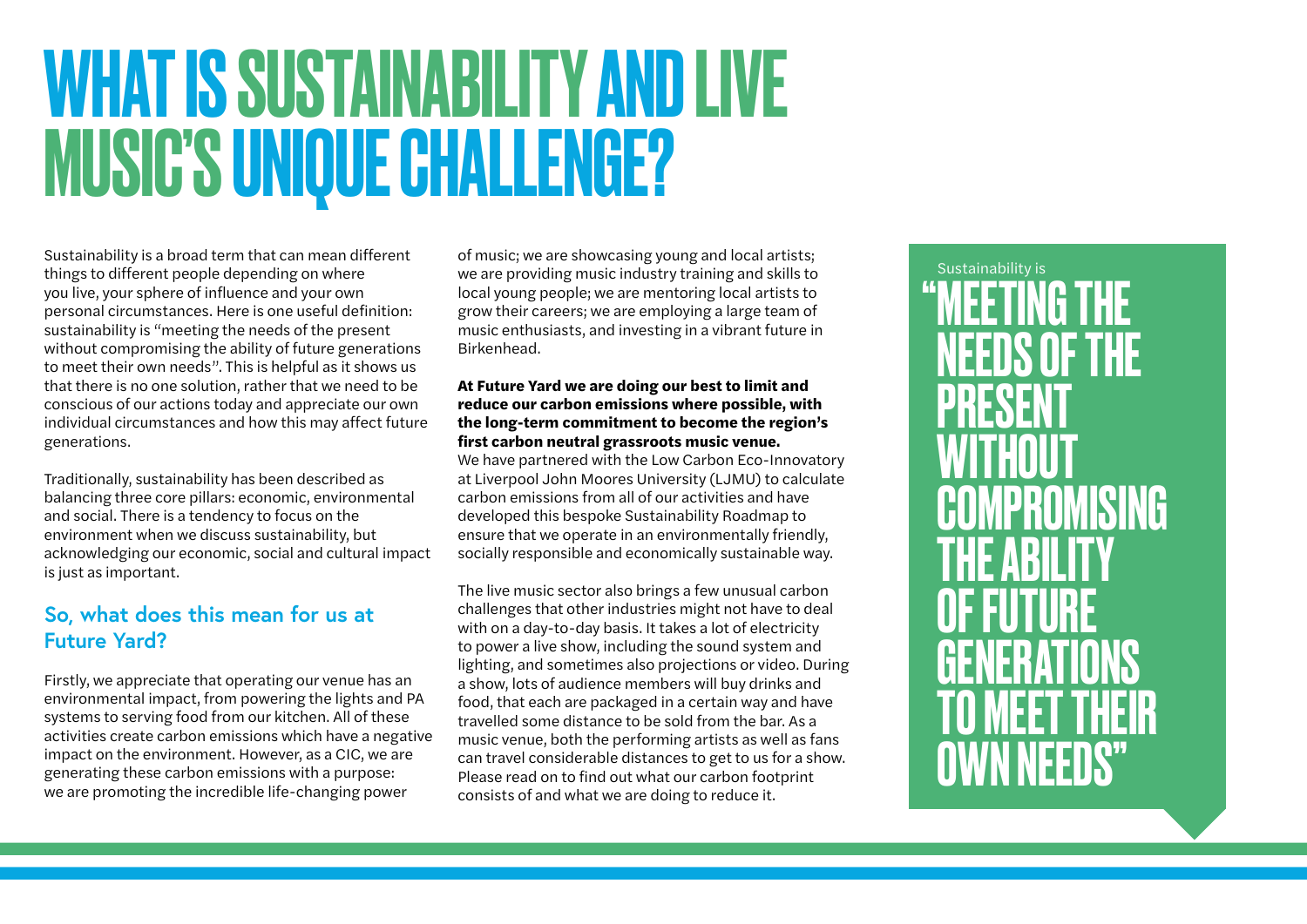# CARBON EMISSIONS AND SCOPE 1, 2 AND 3

**At the heart of the decarbonisation effort to combat climate change is the need to efficiently measure and track greenhouse gas (GHG) and carbon emissions. Carbon emissions and greenhouse gases can be measured by recording emissions at source, by continuous emissions monitoring or by estimating the amount emitted using activity data and applying relevant conversion factors.**

Carbon emissions are a core facet of managing any organisation's environmental impact and, depending on where these emissions originate from, can be grouped into three different categories or scopes:

### SCOPE 1 EMISSIONS

Direct emissions from company-owned and controlled resources. In other words, emissions are released into the atmosphere as a direct result of a set of activities, at an organisational level.

### SCOPE 2 EMISSIONS

Indirect emissions from the generation of purchased energy, from a utility provider. In other words, all GHG emissions released in the atmosphere, from the consumption of purchased electricity, steam, heat and cooling.

### SCOPE 3 EMISSIONS

All indirect emissions that have not been included in Scope 2, that occur in the value chain of the reporting company, including both upstream (materials from suppliers to make a product) and downstream (products distributed or sold).

CO2e, or carbon dioxide equivalent, is a standard unit for measuring carbon footprints and carbon assessments. It is a metric measure used to compare the emissions from various greenhouse gases on the basis of their global-warming potential (GWP), by converting amounts of other gases to the equivalent amount of carbon dioxide with the same global warming potential.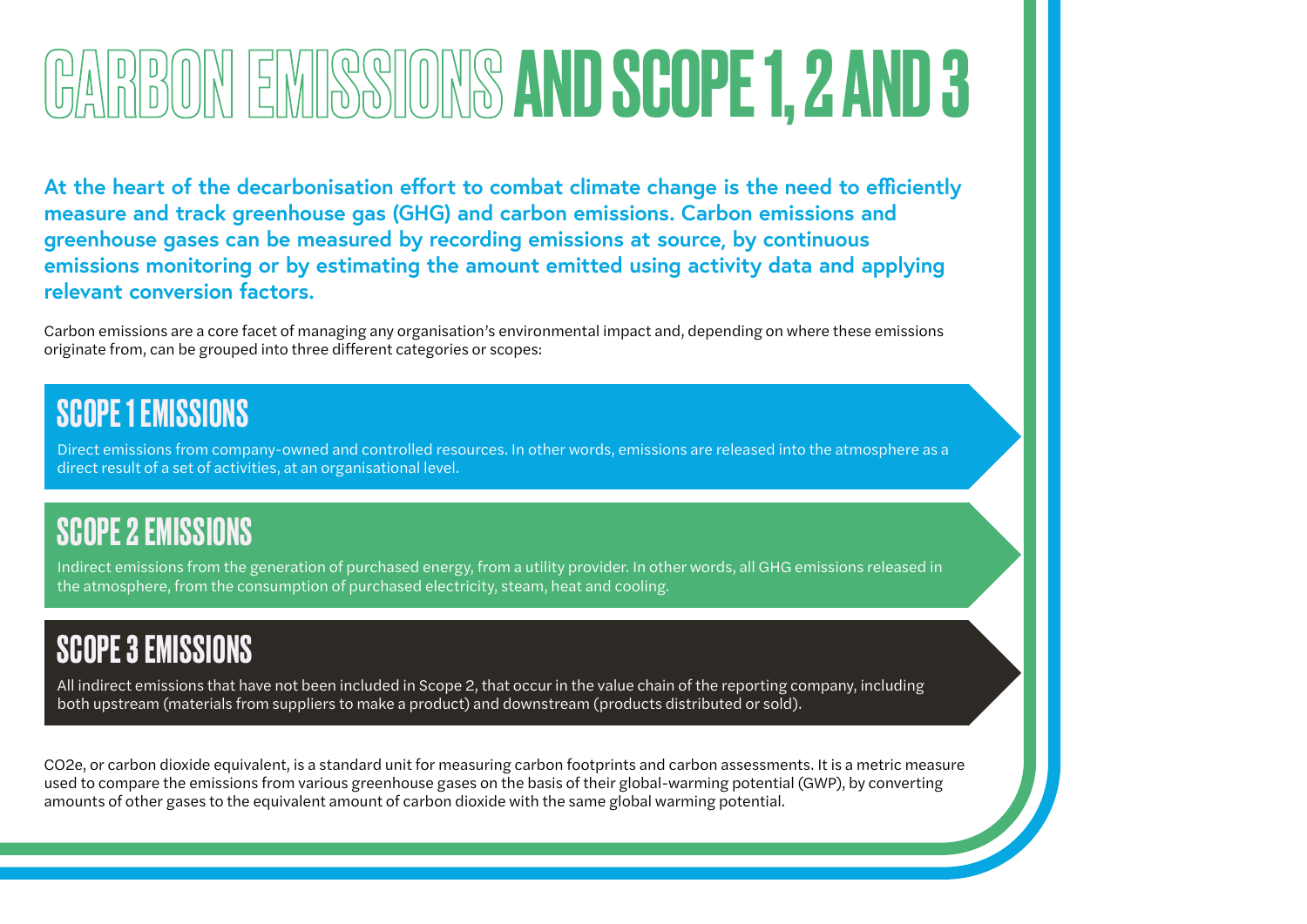### In a 12-month period, our SCOPE 1 EMISSIONS account for approximately 8.1 TONNES CO2E

This is the EQUIVALENT in greenhouse gases to **O GALLONS** OF PETROL consumed.

# **SCOPE 1: DIRECT EMISSIONS**

#### **The Scope 1 emissions are direct emissions from resources that we own and control.**

These are emissions that are released into the atmosphere. In simple terms, the Scope 1 emissions account for all the gas that we burn directly through our gas boiler and gas kitchen appliances. In the venue, we use gas for heating our spaces, hot water in the kitchen and for cleaning, and for preparing our food menu.

In a 12-month period, our Scope 1 emissions account for approximately 8.1 tonnes CO2e. This is the equivalent in greenhouse gases to 900 gallons of petrol consumed. This amount comes out as 3% of Future Yard's total carbon footprint. Our gas supplier offsets their gas supply, and therefore claims that it is carbon-neutral. This is preferable over a gas supplier that does not offset their supply, because this means they are removing carbon from the atmosphere elsewhere to compensate for the carbon they are putting into it.

Future Yard was advised on Scope 1 emissions reduction by simulation methodology carried out by the Low Carbon Eco-Innovatory at LJMU. This consists of modelling that explores the ways of reducing the heating loads within the venue. The building and various refurbishment options were modelled in 2021 using Integrated Environmental Solutions (IES) dynamic thermal simulation software. This thoroughly simulates heat flows in the venue throughout the seasons based on a specific location and climate, as well as the building's materials and construction, the mechanical systems

fitted, and its occupancy and operation. Different options for altering the building were then explored.

Based on recommendations by the team at LJMU, we have been reducing the emissions from Scope 1 by efficiently managing the use of gas in the venue in the following ways:

- Extensive insulation was added into the floors, walls and ceilings of the venue to better retain heat.
- A new venue front was fitted with double-glazing.
- We only use hot water when necessary.
- Only rooms that are in use are heated.

In the future, the goal is to remove gas entirely and ultimately make Scope 1 zero. There are a few ways in which we plan to achieve this:

- We are planning to build an extension on the back of the venue. The construction of this will be as efficient as possible, with appropriate insulation and double-glazing fitted.
- The new-build will also provide space to install a modern heat pump, which will be used to heat the whole building and therefore replace the gas boiler.
- The venue extension will also make room for a heat retention system. This means that the system will capture the heat of the air that is being sucked out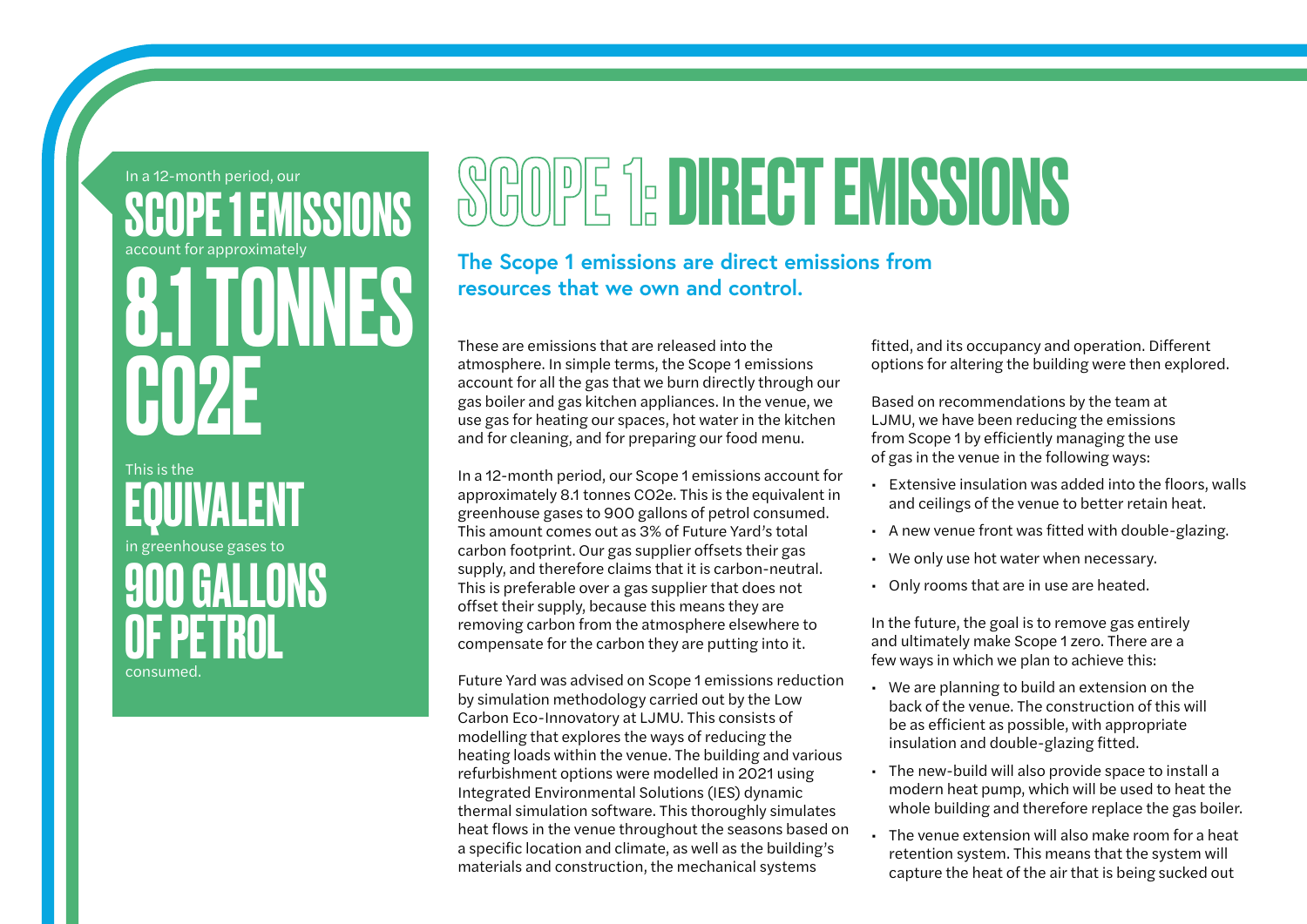of the venue by the ventilation system and use this heat to warm the fresh air that is being pulled in. Our ventilation system is very important to keep the air in the live room fresh and remove any harmful particles from the space.

• We use some gas appliances in the kitchen to prepare our food offer. Once these are at the end of their lifespan, we would like to replace them with electric appliances, so that no gas needs to be used to prepare food. We would be keen to look into an industrial air fryer, so that we also have no cooking oil waste.

When we shift our energy source away from gas towards electric alternatives, the Scope 1 emissions will become zero, but the Scope 2 electricity use will be higher. We will explain in the next section how this increased power use will be accounted for.

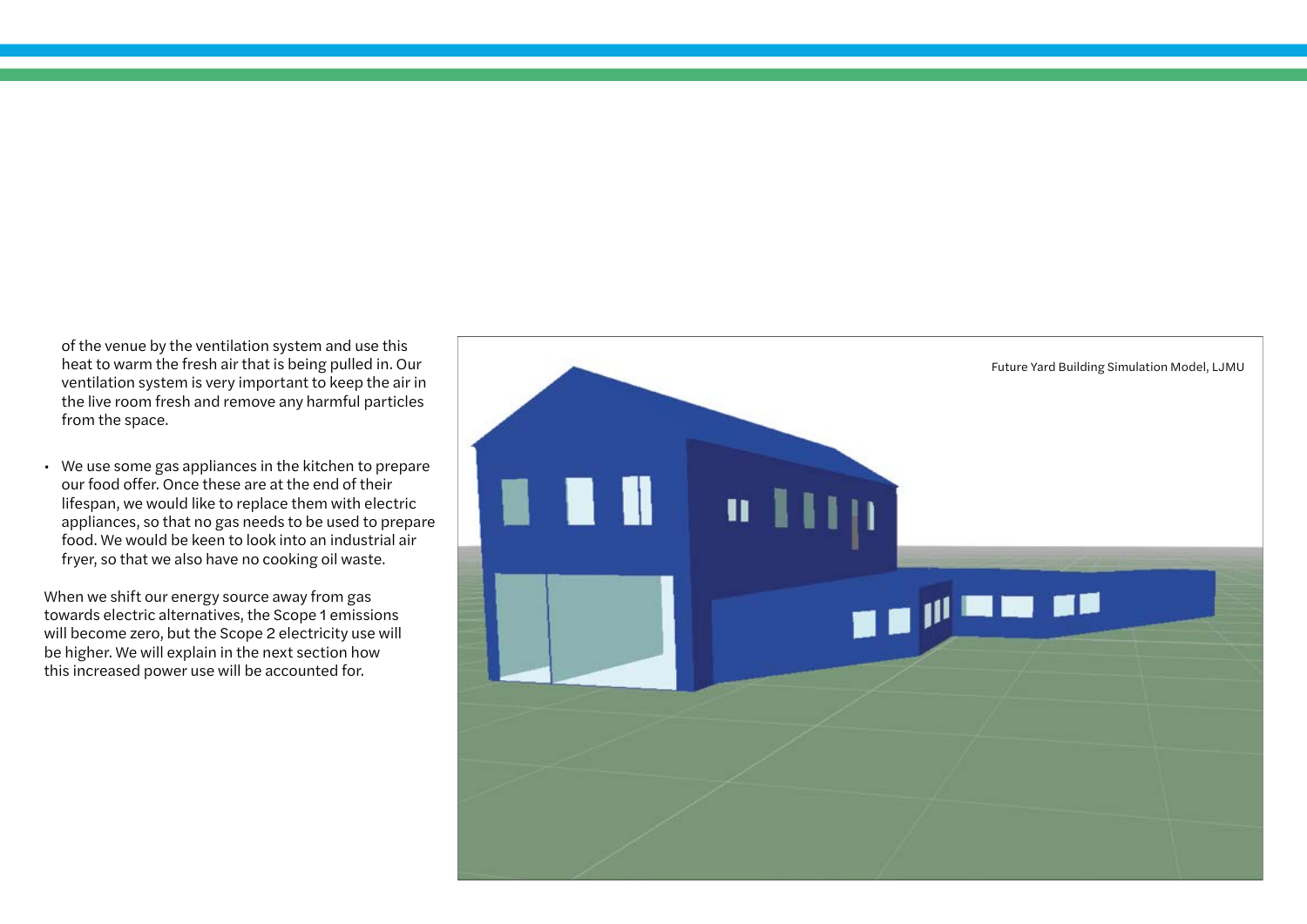# **SGOPE 2: INDIRECT EMISSIONS**

**The Scope 2 emissions are indirect emissions from the generation of purchased energy. In other words, all GHG emissions released into the atmosphere from the electricity we use at the venue through our electricity provider.** 

If our electricity was provided by a fossil fuel-based energy contract, in a year's time our Scope 2 emissions would amount to 12.1 tonnes CO2e. This can be compared to the greenhouse gases released by a passenger car driving for 30,158 miles. However, our electricity is provided by a 100% renewable energy contract, meaning that the CO2 emissions per kWh are zero.

Renewable energy can be generated through wind power, solar power, bioenergy, hydroelectric and other sources. Not only does subscribing to a renewable energy provider mean that our electricity ultimately comes from clean sources, it is also important to us that the money from our bills is then utilised to build more renewable energy generators. In this way, we are actively divesting away from fossil fuels.

Notwithstanding the embodied carbon emissions that come from producing solar panels and wind turbines, our Scope 2 emissions are essentially zero. However, we recognise that the strain on renewable energy resources is palpable and to manage usage it is still a good idea to take steps towards reducing electricity use. We have been reducing our power use by efficiently managing the use of electricity throughout the building in the following ways:

- All lighting in the venue is energy-efficient LEDlighting, including all but two lighting fixtures on stage.
- Any appliances that are not in use are switched off, including bar and backstage refrigerators without perishables.
- Every aspect of our live shows that requires electricity, including the outdoor stage and DJ booth, is powered by grid power and never by diesel generators.

In the future, we have further plans to be more efficient and greener with our electricity sources. Our newbuild extension will allow us to add solar panels to the building, which means we will be generating electricity on site that is directly used to power our operations and live shows. This will be an effective way to deal with our increased power-use once we have moved away from using gas on the premises.

### If our electricity was provided by a FOSSIL FUEL-BASED

energy contract, in a year's time our Scope 2 emissions would amount to

### 12.1 TONNES CO2E

This can be compared to the greenhouse gases released by a passenger car driving for

### 30,158 MILES

However, our electricity is provided by a 100% RENEWABLE

energy contract, meaning that the

### CO2 EMISSIONS

ZERO

per kWh are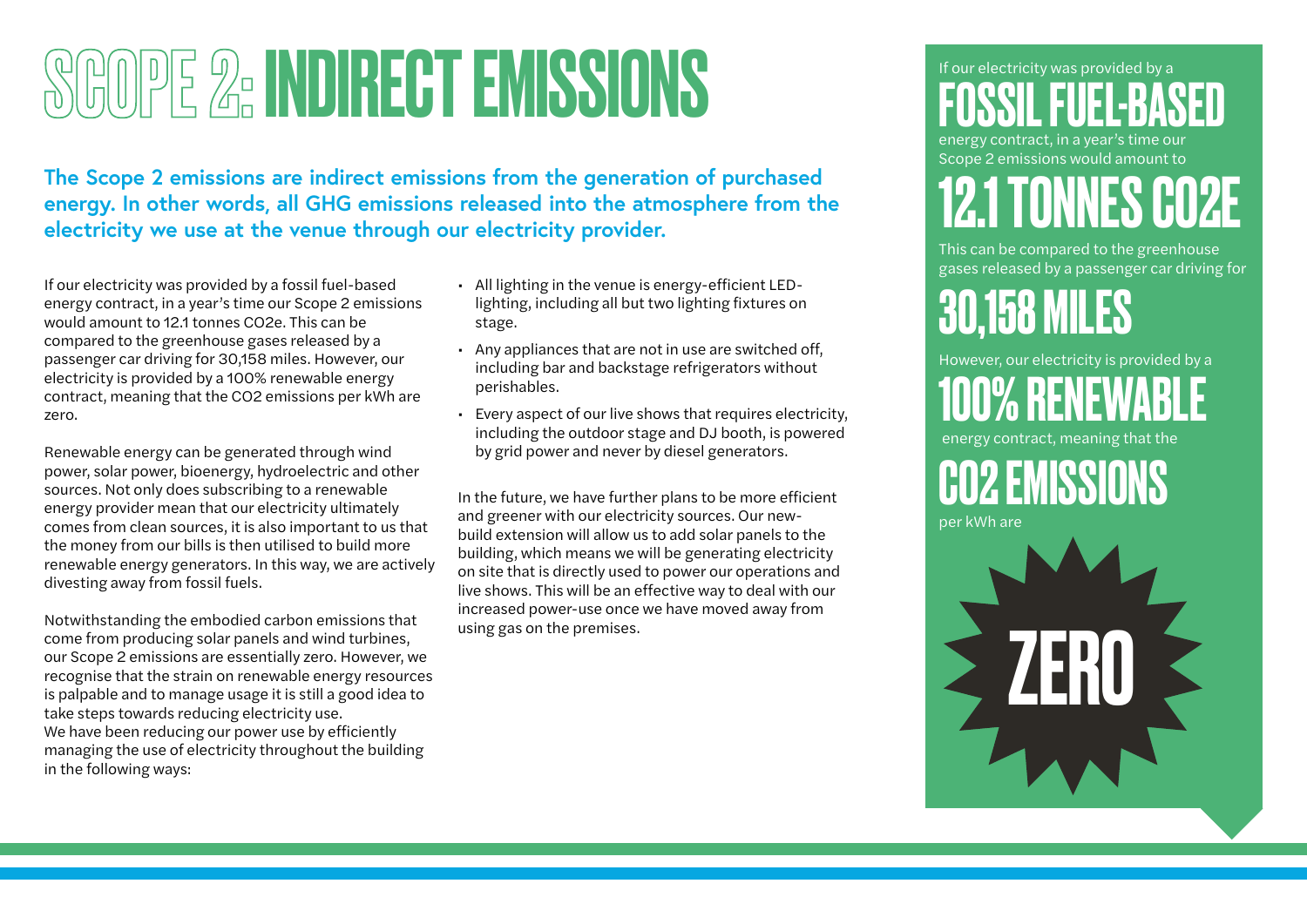# **SCOPE 3: INDIRECT EMISSIONS**

#### **In theory, you could say that the Scope 3 emissions are 'everything else'.**

In order to find out what 'everything else' means for Future Yard, we would need to employ a full-time researcher with great attention to detail, which is impractical at this point in time. Instead, in this chapter we would like to list some of the Scope 3 emissions that we feel have the most impact, and what steps we have taken and are planning to take to reduce these emissions.

#### **Travel**

For any organisation that depends on in-person customers, audience travel has to be the biggest emitter. Since October 2021 we have been monitoring audience travel by asking our gig-goers the following two questions at the box office: Where did you travel from and How did you get here? Based on this, we have been able to estimate our yearly audience travel emissions.

According to our survey results, this (audience travel) accounts for about 95% of our total emissions, coming out with an estimated 271.2 tonnes CO2e. This is a very large percentage, but it is normal for Scope 3 emissions to be 80-97% of the total carbon footprint. We also need to give the disclaimer here that we currently do not have calculations for many other aspects of the Scope 3 emissions, which means that the audience travel takes up a high percentage because we actually have data registered for this element.

### AUDIENCE TRAVEL accounts for about 95% OF OUR TOTAL EMISSIONS

coming out with an estimated

271.2 TONNES CO2E



Audience travel to Future Yard, October 2021 - January 2022.

We have also undertaken a **staff travel** survey, asking all our staff how they travel to and from work and what might inspire them to change their modes of transport. Based on a survey we gave to our staff members, this results in **6.0 tonnes CO2e** per year, which is 2% of the total emissions. Some indicated that they would change their travel habits to reduce carbon emissions if there were later train or bus connections and if there were carpooling initiatives.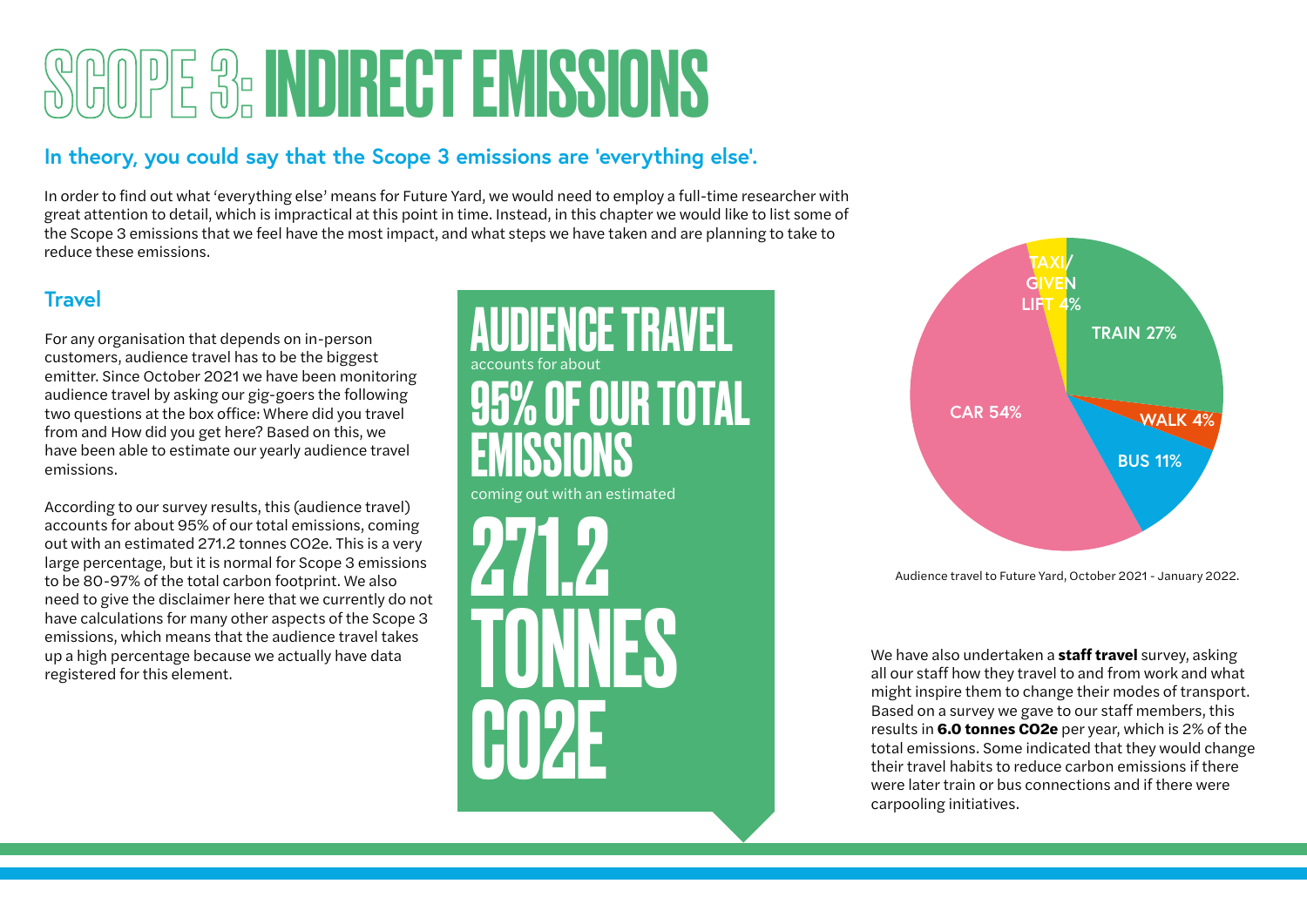Overall, we have found that more than half of our audience travels by car, which is a very high-carbon mode of transport. Following the collected data, we can say that, on average, visitors travelled 10 miles generating approximately 6.5 kg CO2e. We would like to lower this average by influencing our customers, and inspiring them to increase their use of active travel (walking and cycling) and public transport (train, bus and ferry).

To address this, we have installed 25 bicycle racks in our garden, to be presented as part of the launch of this Sustainability Roadmap. We are also offering cyclists 10% off food and drink when they ride to Future Yard. We hope that informing our customers, promoting the bicycle storage and offering incentives will inspire more people to cycle to our venue.

With the installation of the bike racks, we are also starting an active travel incentive in the venue. After consulting with us, LJMU have developed a mobile application, Smart Green Journey, where a cyclist can track a journey and measure the amount of carbon saved by opting for active travel. Any customer arriving at Future Yard on a bicycle will receive a 10% discount on their first order. **If we can inspire 5% of our customers to cycle to Future Yard, we can save 13.56 tonnes CO2e, which is more than our total Scope 1 emissions!**

We intend to open dialogue with the Metro Mayor of the Liverpool City Region Combined Authority, Steve Rotheram, and transport providers about how to make Birkenhead and Wirral more accessible to those from other parts of the Liverpool City Region, especially late at night. Future Yard's accessibility to transport links is a great strength, but it does come

with limitations: bus and train services are limited after 11pm and stop completely by midnight; and the crossriver ferry service only operates sparingly outside of weekday commuting hours. **We will be collaborating with other late-night venues to reinstate night buses between the Wirral and Liverpool.** Together, we can work with the Combined Authority to achieve progress and allow both customers and staff to choose public transport over car rides, with true connectivity between our region's boroughs.

Another important part of our travel carbon footprint is **artist travel**. Touring artists will often travel for a much longer distance to get to the venue than the average audience member. This could be significant if an international artist is flying into the UK just to play a show. These Scope 3 emissions would be difficult to change, but in the future we would like to conduct an artist survey to find out the carbon footprint of artist travel. We would also like to see if we can influence the travel of local artists. A first step that we've taken is that we provide an in-house backline, consisting of a choice of several drumkits, guitar amplifiers and bass amplifiers. This means that especially local bands can travel lighter, without the need to travel in a diesel van. In some cases they could even take the train to play their show at our venue.

Finally, the emissions for **business travel** include when members of the Future Yard team have to travel for business-related activities, for example when the management team attended Venue Day by the Music Venue Trust in London. The team travelled by train to get there, which is a low-carbon option to travel such a distance, and we plan to continue to use this mode of transport for business purposes.

### We are also offering **CYCLISTS** 10% OFF FOOD & when they ride to Future Yard

VISITORS TRAVELLED

6.5 KG CO2E

10 MILES

generating approximately

#### On average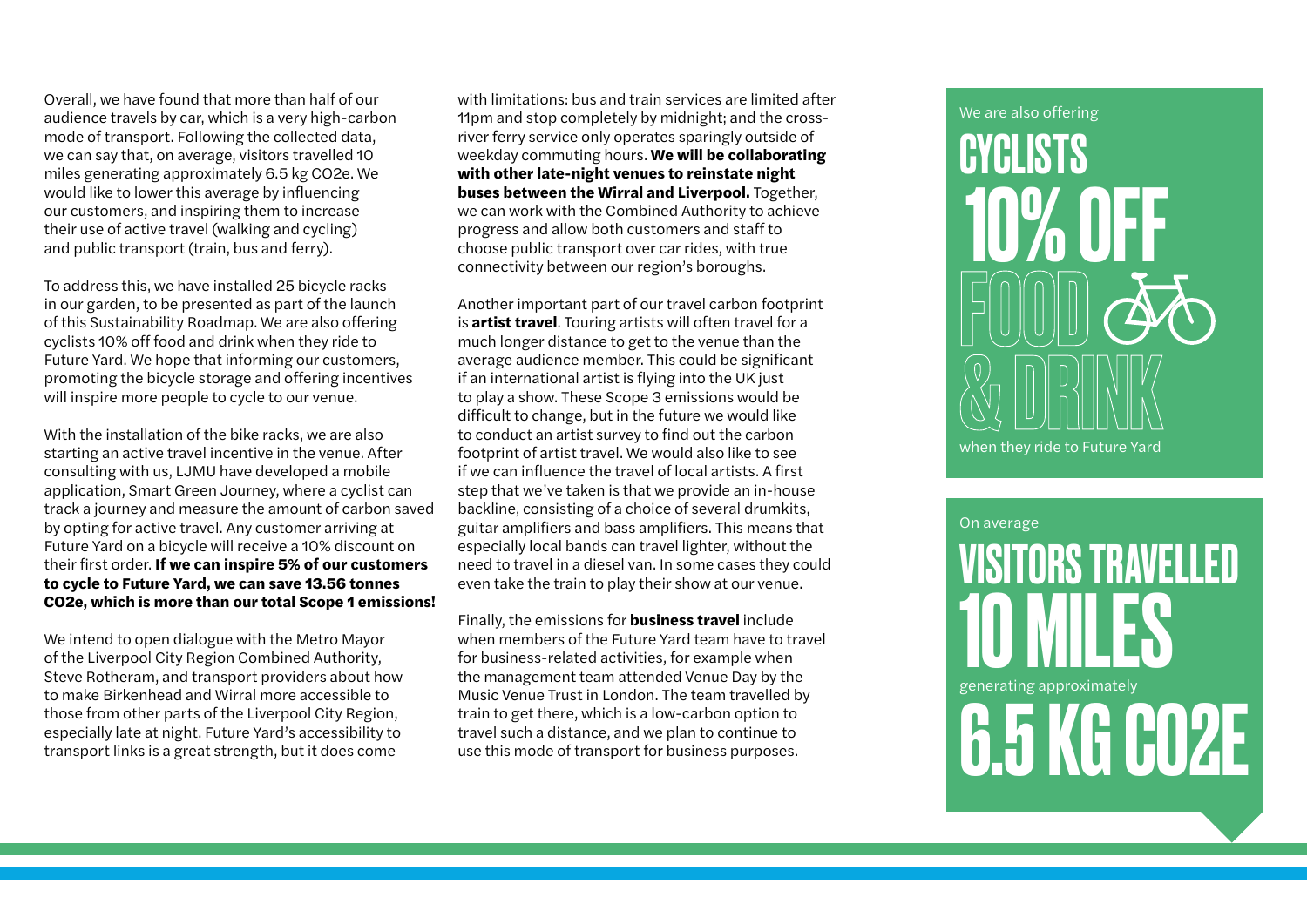#### **Food and Drink**

Food and land-related emissions account for 23% of the global total carbon footprint. These emissions are caused by various factors: deforestation (less trees to take carbon out of the air) to make space for agriculture, water use, electricity use, transport and gases like methane being released into the atmosphere through animal agriculture.

#### **Generally, animal-derived foods such as meat, fish and dairy have a larger carbon footprint than most plant-based foods.** Food and drinks that are locally produced also have less emissions due to having to travel for a shorter distance to get to the venue. For these reasons, Future Yard has implemented the following practices:

- Our food menu is completely vegetarian with many vegan options.
- All alcoholic beverages that we serve are vegetarian.
- All beers are sourced from local independent breweries.
- Our house lager Yard Pilsner is brewed only half a mile from the venue at Glen Affric brewery.
- The dairy milk that is used in the café is from a local farm in Cheshire and comes in reusable glass bottles that go back to the farm after every delivery.
- Our dairy-free milk is not charged at an extra cost to the customer, but is the same price as dairy milk.
- Some of our products, such as Karma and Punchy drinks, have their own sustainability plans and donate a percentage of their profits to green charities.
- A selection of our wines are organic.

Currently we are not tracking emissions on our food and drink offer, but as explained above we carefully select our products and offer, taking into account

location, ingredients and green credentials. We can also draw some comparisons from publicly available data and research. Our most popular menu item is our Dub Mac Burger, with a patty by Beyond Meat. **A study conducted by the Center for Sustainable Systems at the University of Michigan found that this burger uses 99% less water, 93% less land, 46% less energy and results in 90% less greenhouse gas emissions compared to beef.** This means that one beef burger has the same carbon footprint as 10(!) vegan burgers. We can therefore say that our menu choices mean that we have a lower carbon footprint than if we were also serving meat and fish options.

When artists play live, they request a 'hospitality rider' from the venues they perform at. This is a list of foods and drinks they would like to find in their dressing room – this often includes lunch, dinner and snacks. At Future Yard we have a 'green venue rider', which means that we adjust the hospitality riders that get sent to us. We will explain to the touring party that we will mostly provide food and drinks that are part of our food and drink offer in our bar and kitchen, meaning that they are mostly local and always vegetarian (and often vegan). We won't serve artists any meat or fish, even if they have asked for it – a meat-free day can be part of a healthy and sustainable diet, and most people don't mind! Almost all of the artists we have presented this to have been very happy with our offer, and in many circumstances it has instigated a conversation about responsible and sustainable practices in the live music industry.

Finally, we also do our best to avoid food waste as much as we can. When food ends up in landfill, it releases methane into the atmosphere when it rots. This greenhouse gas is 25 times stronger than CO2. In our kitchen, lots of the products are frozen so that they do not go off quickly. For the hospitality riders, the tour manager will be asked in advance of the show to fill out a questionnaire about preferred foods and drinks, so that the touring party will receive exactly what is needed to



### 1 BEEF BURGER HAS THE SAME CARBON FOOTPRINT AS **EGAN BURGERS** TEN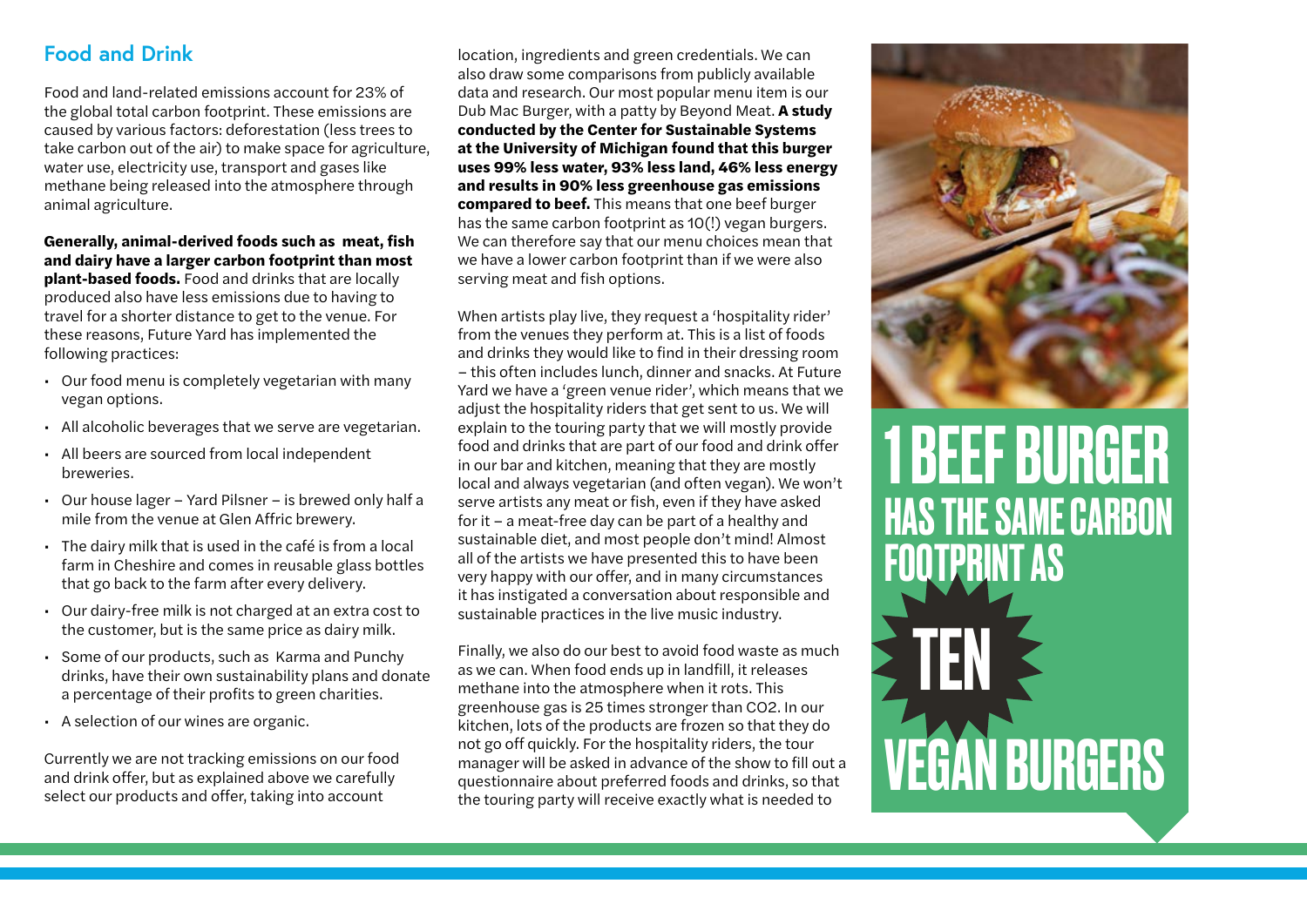avoid unnecessary waste. Any unopened cans, bottles, or packets will be reused for future shows.

When waste does occur, composting is a much favourable alternative over landfill, as it has a significantly lower carbon footprint. Currently we do not have the facilities for composting or any need for compost; however, we do hope to grow some of our own greens in the future, so this is in our ongoing plans. Instead of composting, we currently treat our food waste with another low-carbon practice. Our waste service provider collects our food waste separately and processes it through anaerobic digestion. This process speeds up the natural breakdown of food inside a sealed tank and releases a methane-rich gas which is captured and used to generate electricity. This alternative to composting actually has a similar carbon footprint to composting.



#### **Waste**

At Future Yard we are conscious of the impact our waste can have on the environment. As a first step, we limit the amount of goods we purchase (reduce) and ensure that anything we do purchase is used and loved to its full potential. Secondly, where waste does occur, we try to redistribute (reuse) any goods or material that is still useful or wanted. An example of this is when we have additional promotional posters after a show, we offer these to our gig attendees for free as a memento. As a final step in our waste management approach, we recycle any materials that cannot be reused.

At Future Yard, we have the following waste management procedures in place:

- We separate and recycle cardboard and glass.
- We separate food waste.
- We have a backstage battery collection and recycling scheme.
- All beverages are in aluminium cans, glass bottles, or on draft.
- In the live room, we serve draft beverages and mixers in reusable hard-plastic cups that are washed on site.
- Our milk is delivered in reusable glass bottles that are returned after every delivery.
- We offer a 10% discount on hot drinks when the customer brings their own cup.
- We encourage artists and visitors to use water stations to refill their water bottles.
- Our general waste is sent to an MRF for separation and energy recovery.
- Our contracted waste service is a carbon neutral company.

We will continue to strive to reduce the amount of waste we generate via education, training and reviewing our waste processes as well as openly discussing alternative methods of packaging and delivery with our suppliers. One example is that we are looking into a guitar string recycling scheme.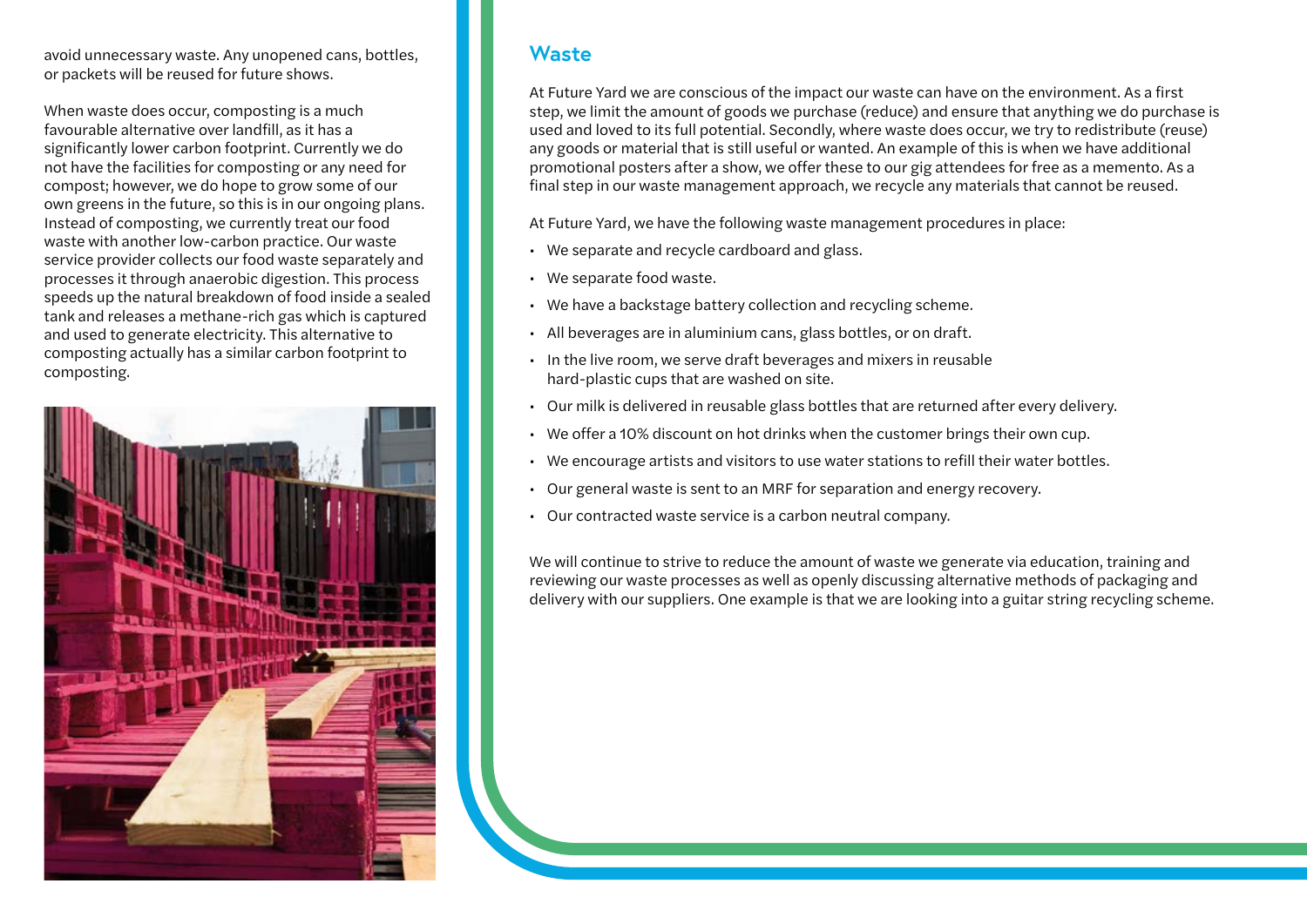#### **Water and facilities**

We recognise the environmental impact from the supply and use of water at our venue. We are not a large consumer of water when compared to other organisations, however we do require water services for our bar, washroom and catering facilities.

In an average year we estimate that our water use equates to 91kg CO2 being released. When upgrading our building and services we intend to implement water efficiency measures as well as educating our staff and visitors about the importance of limiting wastewater. Water's carbon footprint comes from wastewater facilities, transport and energy.

All cleaning products and hand soaps are carefully chosen to be eco-friendly versions that do not contain harsh chemicals. Our hand soap dispensers and spray bottles are re-filled by large containers that are returned to the distributor. In our gender-neutral and accessible bar toilet, we stock free sanitary products that are plastic-free and made from organic cotton.

#### **Merchandise and uniforms**

Our bar staff wear Future Yard aprons while on shift. These are made from recycled materials and have been handmade locally.

We also sell our own Future Yard merchandise in the venue and online. Both the T-shirts and the tote bags are PETA-approved vegan, Fair Wear verified and are made of 100% organic cotton. Organic cotton utilises less chemicals, which means the ground on which it is grown and the nearby bodies of water are less polluted, as these chemicals will wash away with the rain. Less harmful pesticides are used, which often harm nearby animals unintentionally, as well as the humans that work on the fields. Organic cotton farming also results in healthier soil which is better at retaining CO2.

#### **Dressing Rooms and Furniture**

The dressing rooms themselves have been decorated with mostly vintage and second-hand furniture, so that only few new materials were used for this infrastructure. We also stock the dressing rooms with reusable cutlery, plates, mugs and glasses instead of disposables – which unfortunately is often the case at live events. The furniture in and around the building is made from reclaimed wood. The outdoor stage and bleachers in the beer garden are made from recycled pallets. The outdoor DJ booth is a refurbished shipping container.

#### **Green Programme**

Starting with **POP26** on 3rd March 2022, we will commit to a regular 'green programme'. These will be shows that raise awareness of the climate emergency and sustainable practice. Once a year, we will do an 'off-grid' event with a pedal-powered PA system in our garden, Wax & Gears. We will also organise group bike rides within our regular show programming. The group will ride from a starting location with a pedal-powered sound system on a cargo-bike, to end at Future Yard to enjoy a gig!



### **T-SHIRTS** and TOTE BAGS PETA-APPROVED VEGAN, FAIR WEAR VERIFIED and are made of 100% ORGANIC **COTTON**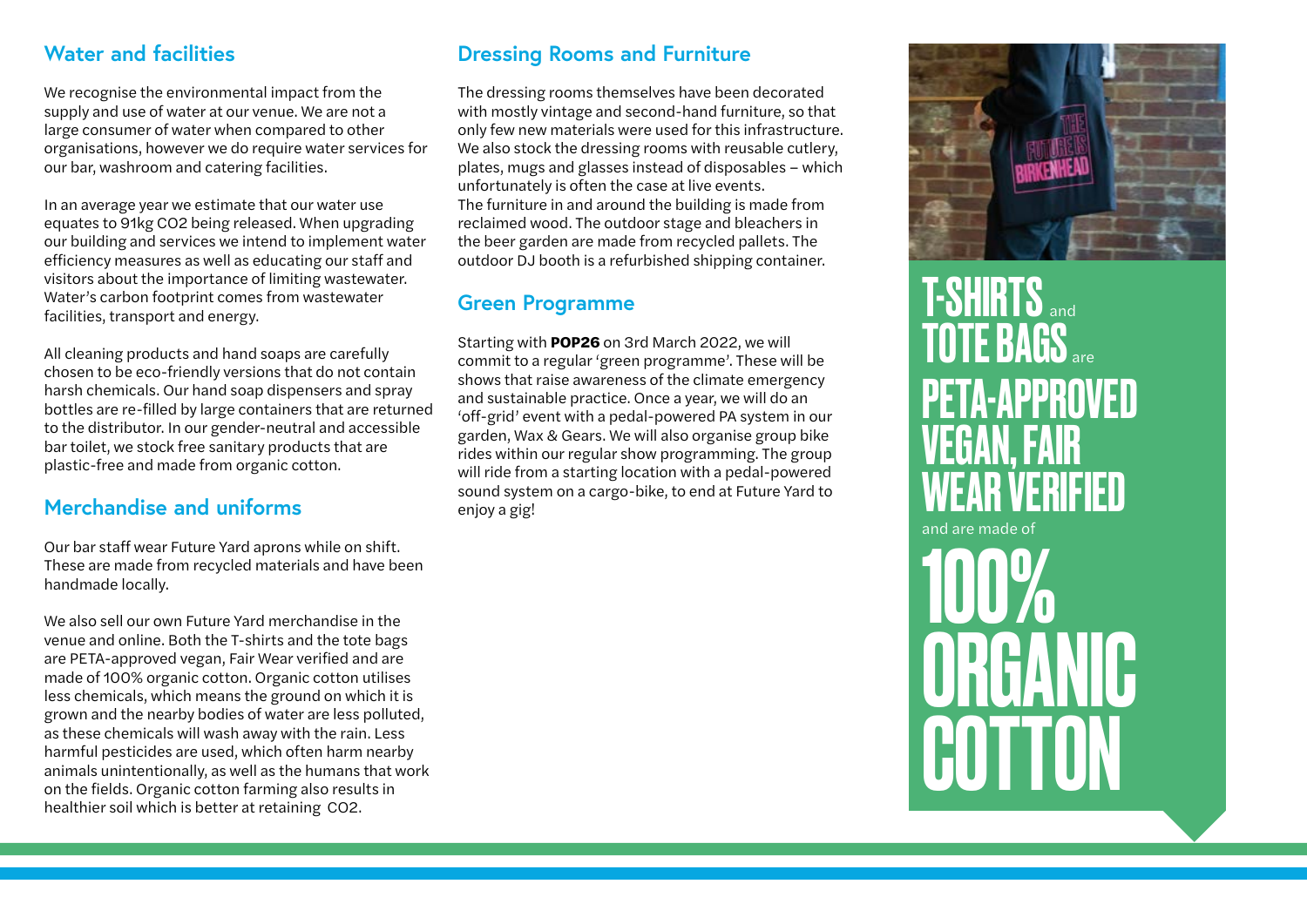# CONCLUSION AND COMMITMENTS

**There are many challenges to reducing the carbon footprint of a live music venue that relies on energy use to power stage sound and lighting, and on thousands of customers travelling to shows throughout the year.** 

Our total carbon footprint is **285.6 tonnes CO2e.** Scope 1 emissions are 3% of this total; Scope 2 emissions are 0% due to the electricity being generated by renewable resources; and Scope 3 emissions are 97% of the total.

The claim to be a carbon-neutral organisation is usually applied to Scopes 1 and 2, because Scope 3 can be vast and complicated to calculate. We will…

**Continue to reduce and calculate our Scope 1 and 2 emissions and commit to offsetting these through planting trees via carbon credits at the end of every year, so that our operations are officially carbon neutral.** In year one, we will be offsetting 9 tonnes CO2e through Forest Carbon, certified by the Woodland Carbon Code.

**On top of this, we will continue to lower our Scope 3 emissions and look for sustainable alternatives to our practices.** As mentioned above, if we inspire 5% of our customers to cycle, this is a saving of 13.56 tonnes CO2e each year, which is more than our total Scope 1 emissions. Sustainability is a journey, and we plan to keep on track.

Conventionally, the term 'offsetting' refers to buying carbon credits from offsetting organisations. In the main this involves planting trees that draw carbon from the atmosphere, and there are also carbon-removal companies that extract and store carbon in other ways. Instead of offsetting our Scope 3 emissions, we want to commit to spending the money that offsetting would have cost, to improve our practices which will result in lowering our total carbon footprint.

Our long-term ambition is to calculate a full carbon footprint including Scope 3 emissions. Before we get there, we will continue to reduce as much as we can and inspire and **encourage our customers, staff and artists to help us by making small changes to their travel and diet when they visit Future Yard.**

Ultimately, the most important thing is that we look at every aspect of our organisation and ask the question: Can we do this better, greener, more efficiently, and in a more sustainable way? Sometimes the answer is: we currently cannot, but we can keep the option open for the future.

We think it is so important to share our findings and experiences with other organisations, and with our neighbours, community, customers and artists. Our green successes should not be best-kept secrets. With this Sustainability Roadmap, we have openly shared what we do and how we see our sustainability journey, and we want you to join the conversation.



### THE CLIMATE IS CHANGING – ARE YOU?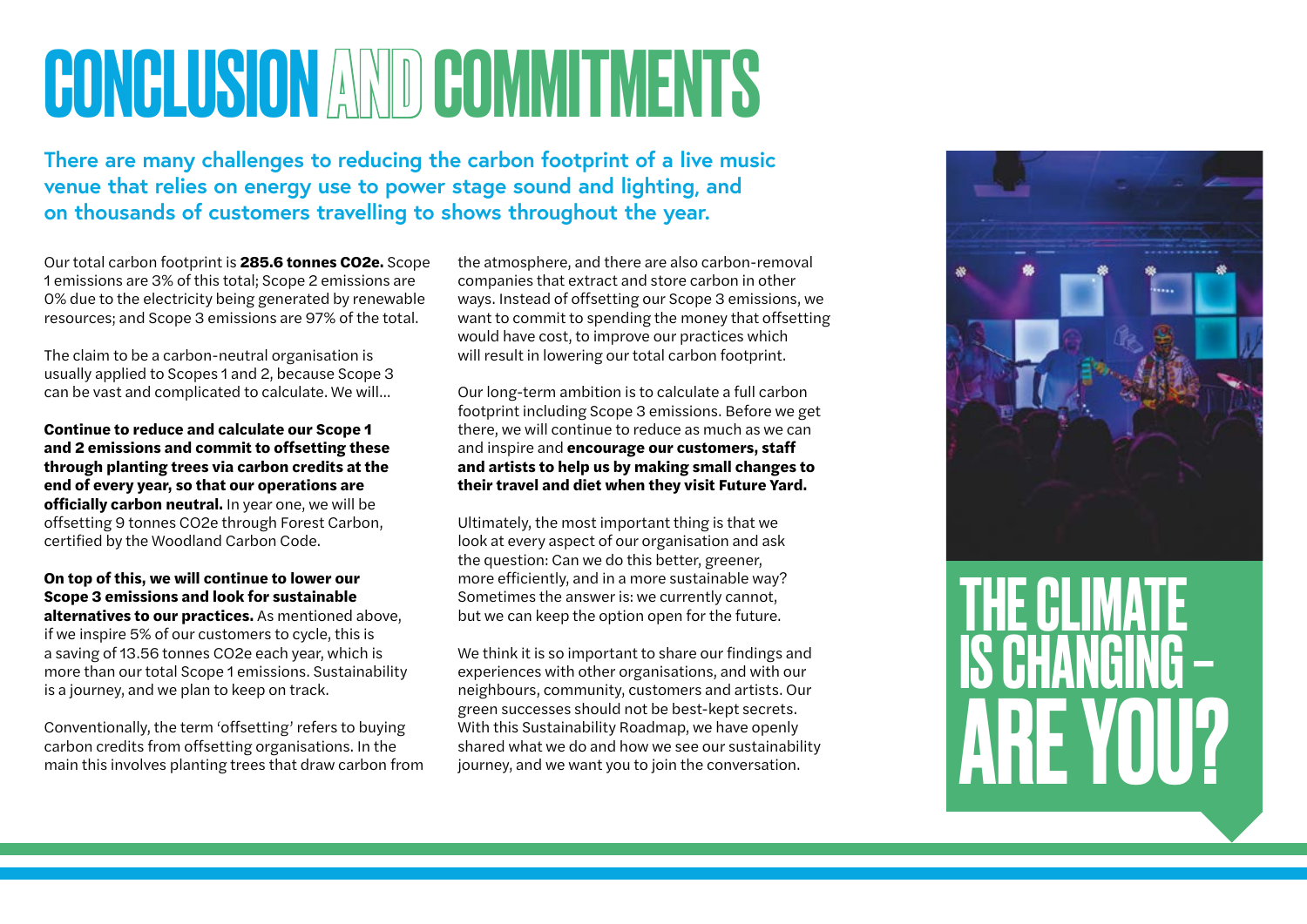# **GLOSSARY**

#### **The environmental and climate emergency**

The UK government declared an environmental and climate emergency on 1st May 2019 in response to the increasing impacts of climate change in the UK. The declaration signalled the UK's intent to decarbonise the economy and make significant efforts to reduce its impacts on the environment. As a response, public and private organisations spanning all UK business sectors are setting ambitious targets to reduce the carbon emissions associated with their organisations and improving their wider environmental performance. Declaring an environmental and climate emergency is a commitment to prioritise climate contributing factors within an entity, be that a country or council. This is a positive step that underlines the urgency to address climate change.

#### **The UK's GHG emissions (2018)**

The transportation sector is currently the most significant contributor to the UK's emissions, closely followed by the energy supply sector. Greenhouse gas emissions in 2018 were estimated to be 43.1% lower than they were in 1990. Actions to reduce the UK's emissions are driven by international policy and legally binding national carbon reduction targets, set out within the 2008 Climate Change Act.

#### **2008 Climate Change Act**

UK flagship legislation on climate change brought in as a result of the Kyoto Protocol. It is a framework to develop an economically credible emissions reduction path. The Act passed with the support of all major political parties. The Act had previously committed the UK to reducing emissions by "at least 80% below 1990 levels by 2050". This was subsequently updated in 2019 to commit the UK to reducing emissions "at least 100% below 1990 levels by 2050" (Net Zero).

#### **Carbon budget plans**

A carbon budget is a cap on the amount of GHGs emitted in the UK over a five-year period. The budget plans were designed to help ensure a cost-effective carbon reduction trajectory towards the long term 2050 target. The intent is that the UK's GHG emissions are lowered by becoming more energy efficient and by switching to low-carbon fuels.

#### **Carbon footprint**

A carbon footprint measures the total greenhouse gas emissions caused directly and indirectly by a person, organisation, event or product. A carbon footprint is measured in tonnes/kg of carbon dioxide equivalent (tCO2e) or (kgCO2e). The carbon dioxide equivalent (CO2e) allows the different greenhouse gases to be compared on a like-for-like basis relative to one unit of CO2. CO2e is calculated by multiplying the emissions of each of the six greenhouse gases by its 100-year global warming potential (GWP). A carbon footprint must have a clearly defined scope to enable comparison with other carbon calculations. Carbon footprints can be calculated for a person, an organisation (or specific processes) and defined products or services. The key variables are organisational factors, data availability and the supply chain.

#### **Greenhouse Gas Protocol**

Published in 2001 by the World Resources Institute (WRI) and the World Business Council for Sustainable Development (WBCSD). Greenhouse Gas Protocol (http://www.ghgprotocol.org/). It sets the global standard for how to measure, manage and report GHG emissions and it is the most widely used international accounting tool for managing GHG emissions. Corporate users are businesses using the GHG Protocol directly for their own purposes or as participants of voluntary climate initiatives. Non-corporate users are governments, NGOs and others with initiatives or programmes based on or informed by the GHG Protocol initiative.

#### **UK government conversion factors for greenhouse gases**

Managed by the Department for Business, Energy & Industrial Strategy (BEIS), factors are available in two sets. The Condensed Set of conversions is the most frequently requested and the Full Set which contains all available conversion factors.

#### **Net zero carbon**

The declaration of an environmental and climate emergency signals the UK's intent to decarbonise the economy and make significant efforts to reduce its impacts on the environment. As a response, public and private organisations spanning all UK business sectors are setting ambitious targets to reduce the carbon emissions associated with their organisation and improving their wider environmental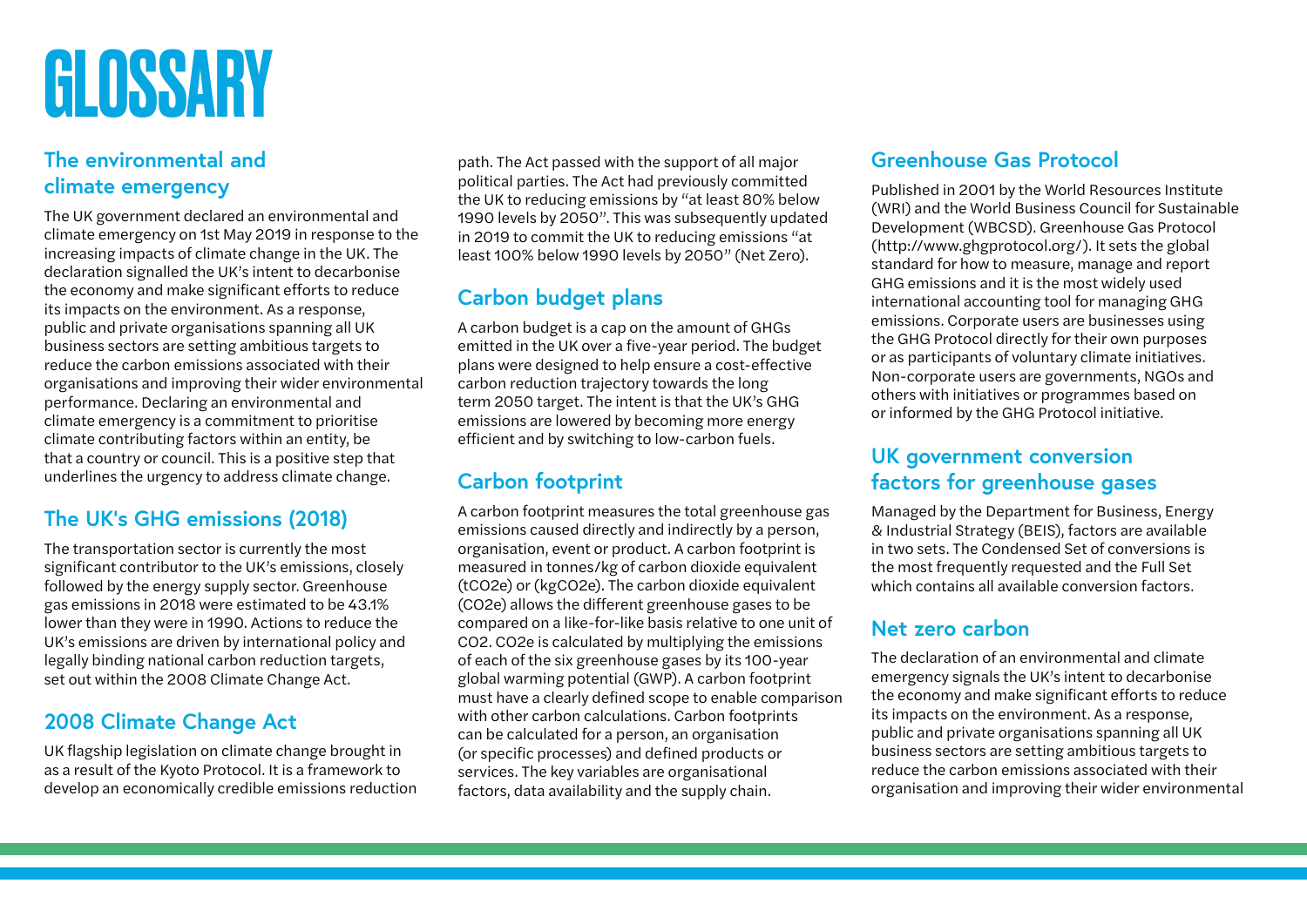# **GLOSSARY**

performance. Net zero carbon is defined as where an organisation or country is required to reduce GHG emissions as close to zero as possible and then offset/sequester residual GHG emissions. In order to deliver on the UK's national net zero carbon target, all industry sectors will have to significantly reduce their contribution to wider UK emissions. As a result, there is mounting pressure from regulatory bodies and consumers to reduce GHG emissions and deliver a more sustainable approach to business operations.

#### **Carbon reduction target setting**

Setting carbon reduction targets is imperative to deliver on high level targets, such as net zero carbon. Carbon reduction targets establish clear goals for an organisation to meet, define its future direction, concentrate the minds of senior management and provide a benchmark against which the success of their progress towards a high-level target can be judged. Carbon reduction targets can be set for different elements within an organisation, often varying depending on the operations of the organisation. Carbon reduction targets can be set for emissions Scopes (1, 2, or 3), for a service or process, or for a particular project or product.

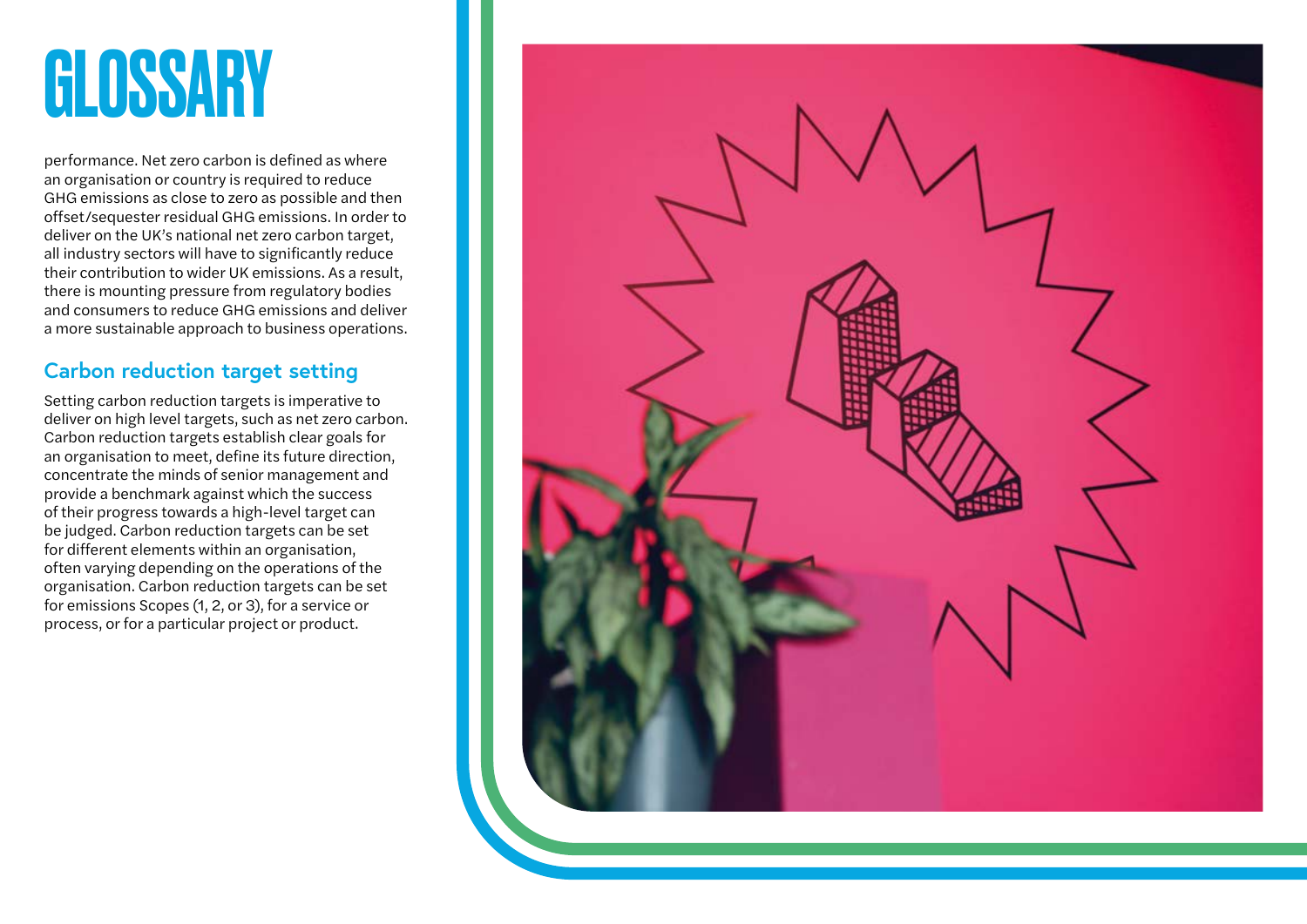# **GLOSSARY**

#### **Books**

A Life On Our Planet, David Attenborough (Witness Books, 2020) All We Can Save: Truth, Courage, and Solutions for the Climate Crisis, Edited by Ayana Elizabeth Johnson & Katherine K Wilkinson (One World, 2020) Consumed: The Need for Collective Change: Colonialism, Climate Change & Consumerism, Aja Barber (Brazen, 2021) Decomposed: The Political Ecology of Music, Kyle Devine (The MIT Press, 2019) Drawdown: The Most Comprehensive Plan Ever Proposed To Reverse Global Warming, Edited by Paul Hawken (Penguin, 2017) Our Biggest Experiment: A History of the Climate Crisis, Alice Bell (Bloomsbury Sigma, 2021) Sustainable Event Management (Third Edition), Meegan Jones (Routledge, 2018) There Is No Planet B (Updated Edition), Mike Berners-Lee (Cambridge University Press, 2021)

#### **Organisations**

A Greener Festival, agreenerfestival.com Ecotricity, ecotricity.co.uk Julie's Bicycle, juliesbicycle.com Low Carbon Eco-Innovatory, ljmu.ac.uk/microsites/ecoinnovatory Music Declares Emergency, musicdeclares.net Shift Liverpool, shiftliverpool.com Tour Production Group, tourproductiongroup.co.uk Vision 2025, vision2025.org.uk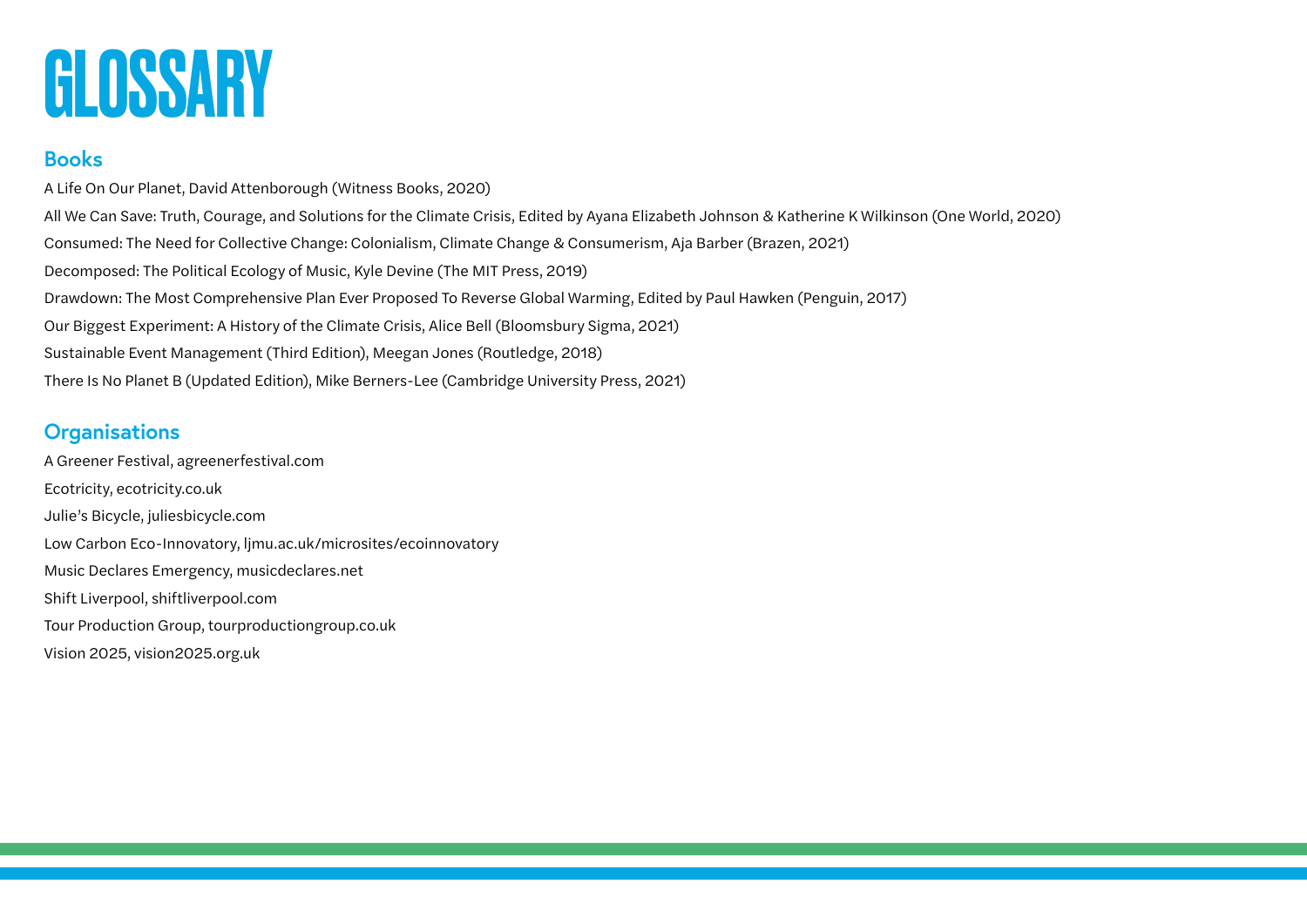### APPENDIX

| Future Yard Total Carbon Footprint - Total tonnes CO <sub>2</sub> e - 2021 |         |             |         |       |       |                 |                 |         |                  |
|----------------------------------------------------------------------------|---------|-------------|---------|-------|-------|-----------------|-----------------|---------|------------------|
| Gas                                                                        | Scope 1 | Electricity | Scope 2 | Water | Waste | Staff Commuting | Audience Travel | Scope 3 | Total $CO2$ (Kg) |
| 8.1                                                                        | 8.1     | 12.1        | 12.1    | 0.3   | 0.0   | 6.0             | 271.2           | 277.5   | 297.7            |

| <b>Natural Gas used on site - 2021</b> |                           |                                          |                                              |  |  |
|----------------------------------------|---------------------------|------------------------------------------|----------------------------------------------|--|--|
| Factor kg CO <sub>2</sub> e            | Insert KWh<br>of gas used | Total CO <sub>2</sub> e<br>per year (kg) | Total CO <sub>2</sub> e per<br>year (tonnes) |  |  |
| 0.203                                  | 40,137                    | 8,146.61                                 | 8.15                                         |  |  |

| Electricity use on site - 2021 |                                            |                                          |                                              |  |  |
|--------------------------------|--------------------------------------------|------------------------------------------|----------------------------------------------|--|--|
| Factor kg CO2e                 | Insert kWh<br>of electricity<br>used/annum | Total CO <sub>2</sub> e<br>per year (kg) | Total CO <sub>2</sub> e per<br>year (tonnes) |  |  |
| 0.212                          | 56,941                                     | 12,090                                   | 12.1                                         |  |  |

| Waste water treatment - 2021 |                                                   |                                          |                                              |  |  |
|------------------------------|---------------------------------------------------|------------------------------------------|----------------------------------------------|--|--|
| Factor kg CO <sub>2e</sub>   | Insert m <sup>3</sup> of<br>waste water/<br>annum | Total CO <sub>2</sub> e<br>per year (kg) | Total CO <sub>2</sub> e per<br>year (tonnes) |  |  |
| 0.272                        | 611.0                                             | 166                                      | 0.17                                         |  |  |

| Water Supply - 2021         |                                        |                                          |                                              |  |  |
|-----------------------------|----------------------------------------|------------------------------------------|----------------------------------------------|--|--|
| Factor kg CO <sub>2</sub> e | Insert $m3$ of<br>water used/<br>annum | Total CO <sub>2</sub> e<br>per year (kg) | Total CO <sub>2</sub> e per<br>year (tonnes) |  |  |
| 0.149                       | 611.0                                  | 91                                       | 0.09                                         |  |  |

2021 Future Yard Calculation, LJMU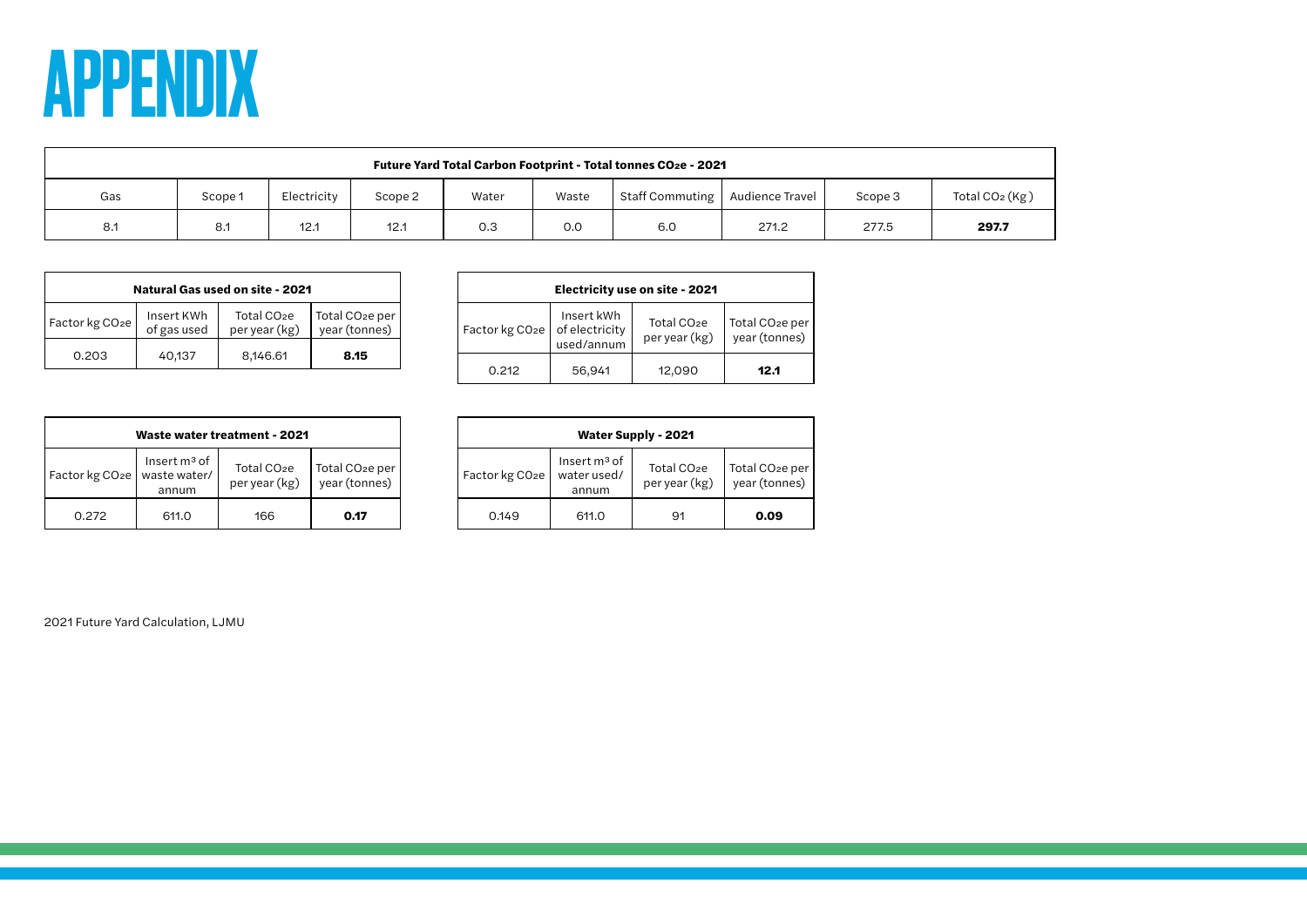| <b>Staff commuting - 2021</b> |                             |                                      |                                          |  |
|-------------------------------|-----------------------------|--------------------------------------|------------------------------------------|--|
| Method                        | Factor kg CO <sub>2</sub> e | Insert<br>distance in<br>miles/annum | Total CO <sub>2</sub> e<br>per year (kg) |  |
| Walk                          | 0.000                       | 2064.0                               | 0.00                                     |  |
| <b>Bus</b>                    | 0.118                       | 2932.8                               | 555.72                                   |  |
| Train                         | 0.035                       | 14284.8                              | 815.89                                   |  |
| Car - diesel                  | 0.271                       | 6729.6                               | 1,824.26                                 |  |
| Car - petrol                  | 0.281                       | 6086.4                               | 1,707.42                                 |  |
| Taxi                          | 0.208                       | 3201.6                               | 1,073.05                                 |  |
| <b>Total</b>                  |                             |                                      | 5,976.34                                 |  |

| <b>Audience Travel - 2021</b> |                            |                             |                                         |  |  |
|-------------------------------|----------------------------|-----------------------------|-----------------------------------------|--|--|
| Method                        | Factor kg CO <sub>2e</sub> | Insert distance<br>in miles | Total CO <sub>2</sub> e per<br>gig (kg) |  |  |
| <b>Bus</b>                    | 0.189                      | 141.4                       | 43.15                                   |  |  |
| Car                           | 0.276                      | 2001.4                      | 552.31                                  |  |  |
| Cycle                         | 0.000                      | 3.0                         | 0.00                                    |  |  |
| E-scooter                     | 0.000                      | 0.0                         | 0.00                                    |  |  |
| Ferry                         | 0.000                      | 0.0                         | 0.00                                    |  |  |
| Motorbike/moped               | 0.183                      | 0.0                         | 0.00                                    |  |  |
| <b>Taxi/Given Lift</b>        | 0.239                      | 44.5                        | 10.65                                   |  |  |
| <b>Train</b>                  | 0.045                      | 551.0                       | 40.15                                   |  |  |
| Walk                          | 0.000                      | 9.5                         | 0.00                                    |  |  |
| <b>Total</b>                  |                            |                             | 646.26                                  |  |  |

| <b>Responses</b>                                                                          | 181                           |
|-------------------------------------------------------------------------------------------|-------------------------------|
| Average distance                                                                          | 17.05 miles                   |
| Average emissions (one way)                                                               | $3.26$ kg $CO$ <sub>2</sub> e |
| Average emissions (round trip)                                                            | $6.52$ kg $CO$ <sub>2</sub> e |
| <b>Expected yearly attendance</b><br>(200 gig goers, 4 gigs per week, 52 weeks per year): | 41,600                        |
| Total CO <sub>2</sub> e per year (kg)                                                     | 27.1232                       |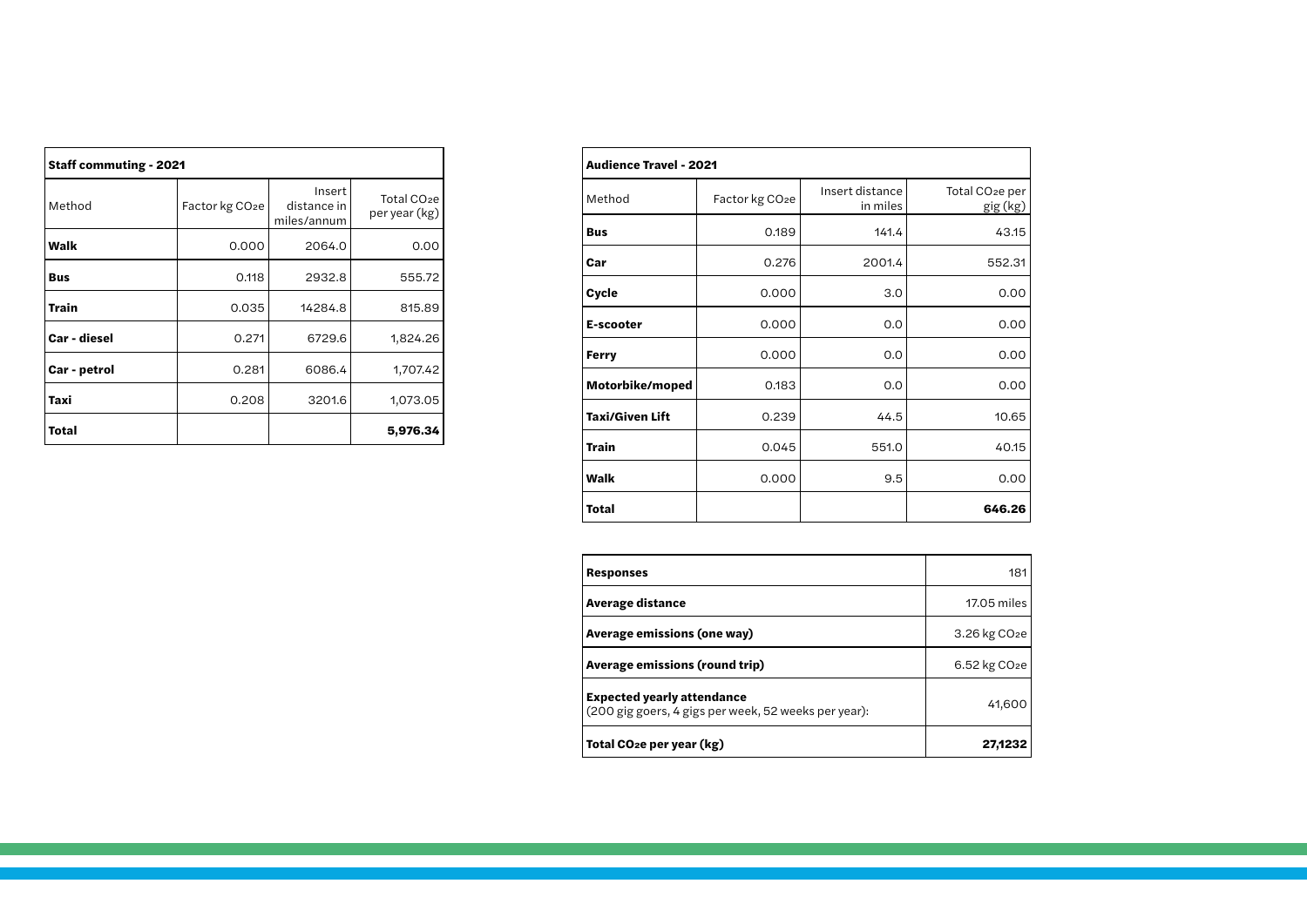# **CONTRIBUTORS**

**Nathalie Candel** (Future Yard Sustainability Manager) **Nick Doran** (LJMU Sustainability Bid Writer) **Dr Ariel J Edesses** (LJMU Low Carbon Eco-Innovatory Research Assistant) **Dr Cameron Kelly** (LJMU) **Dr Simon Tucker** (LJMU Senior Lecturer in Environmental Design)

Preface by **Craig G Pennington** (Future Yard Co-Founder)

**Nathaniel Cramp and Christopher Torpey** (Proofreading) **Robin Clewley and Gary Lambert** (Photography) **Mark McKellier** (Design)











#### ecomicity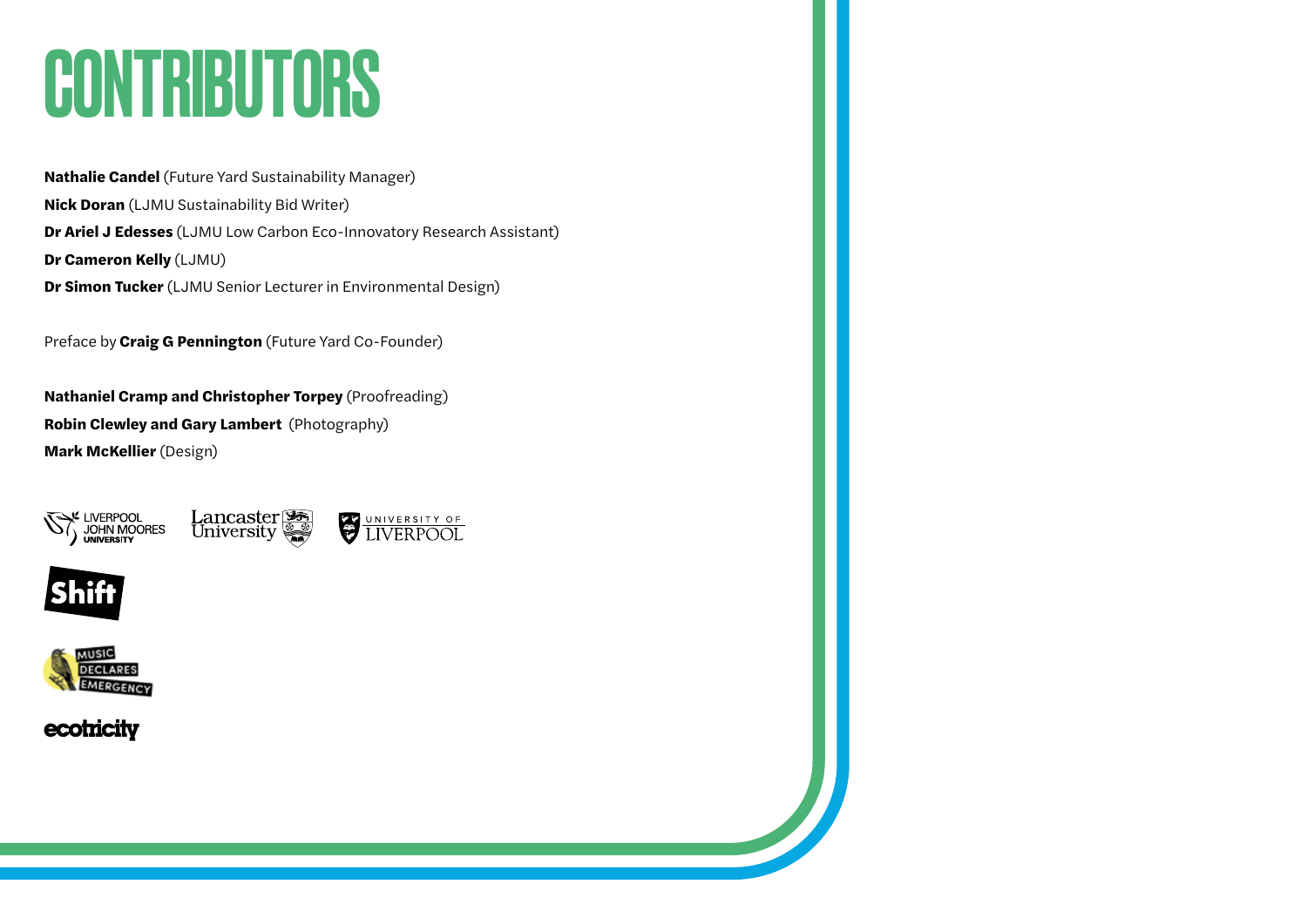